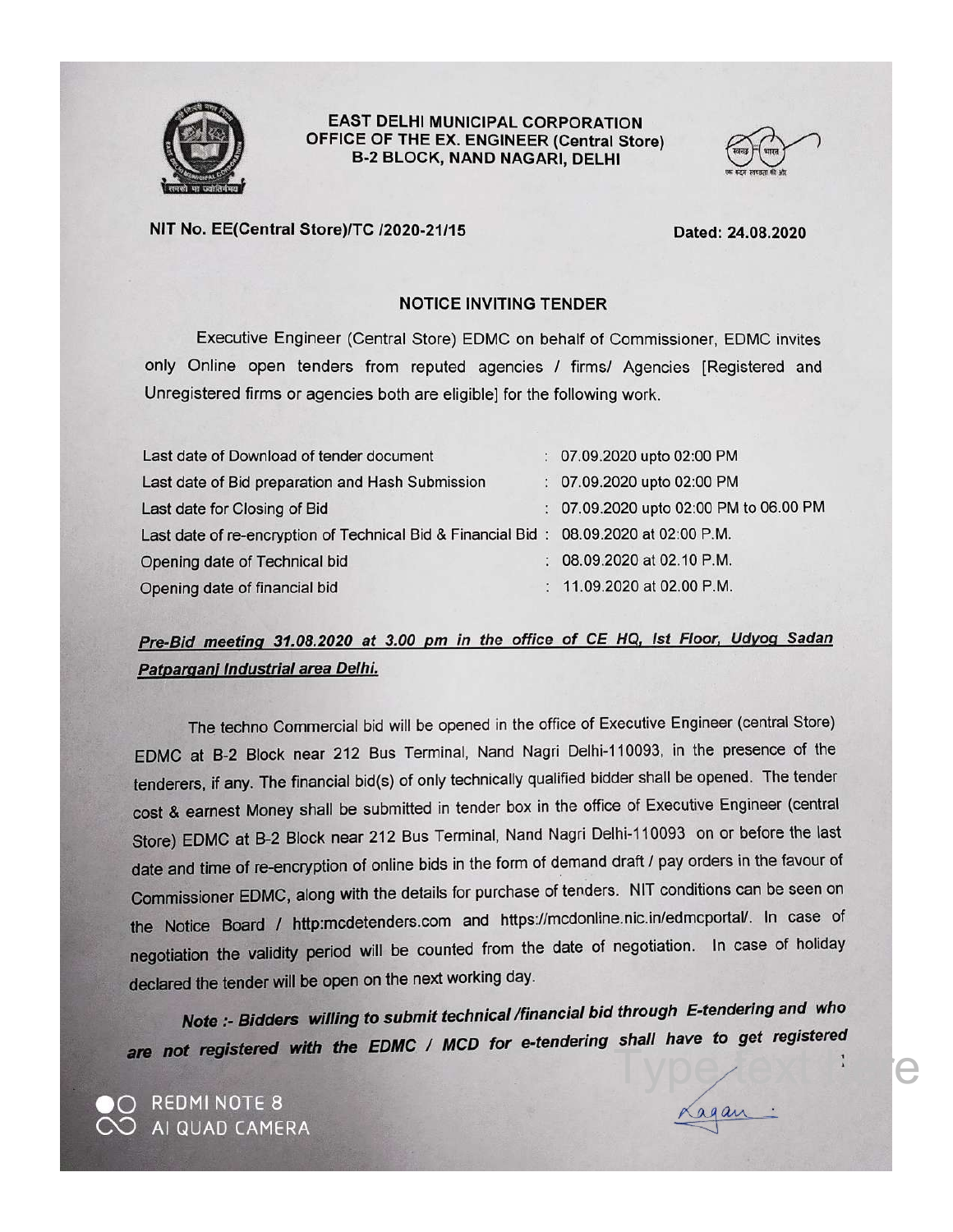themselves with the EDMC / MCD for obtaining a temporary ID, by paying necessary fees through DD and submitting necessary documents to concerned authorities of E-tendering. Bidders also have to submit an affidavit regarding that they are neither blacklisted nor debarred at the time of submission of technical bid.

The responsibility of correctness and genuineness of all documents submitted by the agency solely lies on the agency. The competent authority on behalf of EDMC does not bind himself to accept the lowest or any other tender. Both Tender cost and Earnest money should have validity of at least 02 months at the time of submission.

Note: The financial bid(s) of only technically qualified bidder shall be opened.

| S.<br>No. | Name of work                                                                                                                                                                                          | Head of A/c            | <b>Tender</b><br>Amt. | <b>Tender</b><br>Cost | <b>Earnest</b><br><b>Money</b><br>(in Rs.) | Time of<br>Completion | Tender<br><b>No</b> |
|-----------|-------------------------------------------------------------------------------------------------------------------------------------------------------------------------------------------------------|------------------------|-----------------------|-----------------------|--------------------------------------------|-----------------------|---------------------|
|           | of<br>Engagement<br>consultant for Swachh<br>&<br><b>Mission</b><br><b>Bharat</b><br>Survekshan-<br>Swachh<br>the<br>under<br>2021<br>East<br>jurisdiction<br>of<br>Municipal<br>Delhi<br>Corporation | <b>SBM</b><br>Capacity | Item<br>Rate          | $2000/-$              | 50000/-                                    | 06 Months             | 319108              |

Ex. Engineer (Central Store)

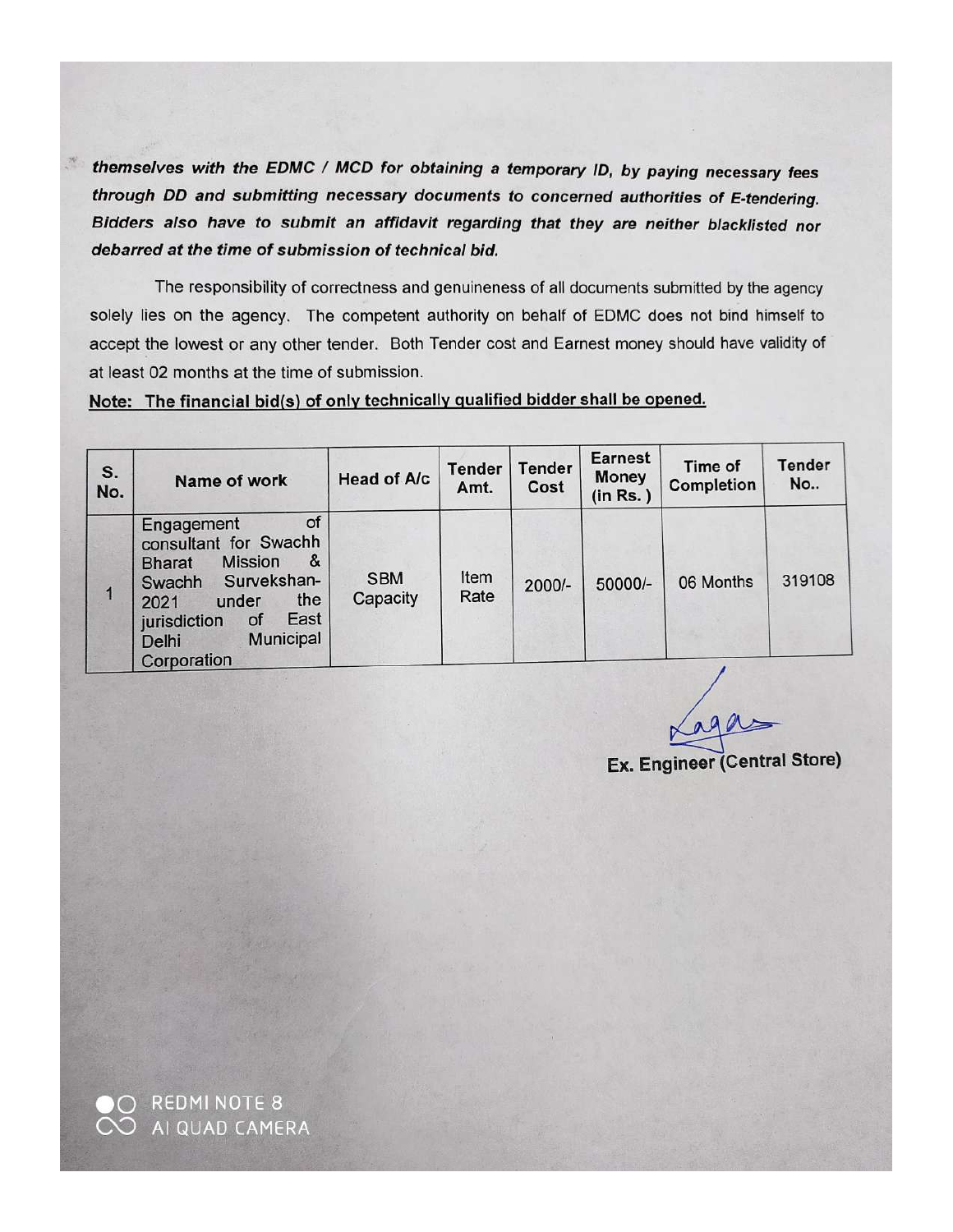

# **EAST DELHI MUNICIPAL CORPORATION**

# **REQUEST FOR PROPOSAL**

**CONSULTANCY SERVICES TO PROVIDE ADVISORY SERVICES,SHORT TERM GOAL PLAN TO ACHIEVE OBJECTIVE, TIME BOUND ACTION PLAN, TECHNICAL ADVISORIES SERVICES, CAPACITY BUILDING PROGRAMS,ORGANIZING WORKSHOPS, SEMINARS, ETC AND OTHER RELATED ACTIVITIES IN ACCORDANCE TO SWACHH BHARAT MISSION AND SWACHH SURVEKSHAN-2021 UNDER JURIDICTION OF EDMC.**

JULY-2020

**EXECUTIVE ENGINEER (CENTRAL STORE) EAST DELHI MUNICIPAL CORPORATION B-2 BLOCK, NAND NAGARI, DELHI**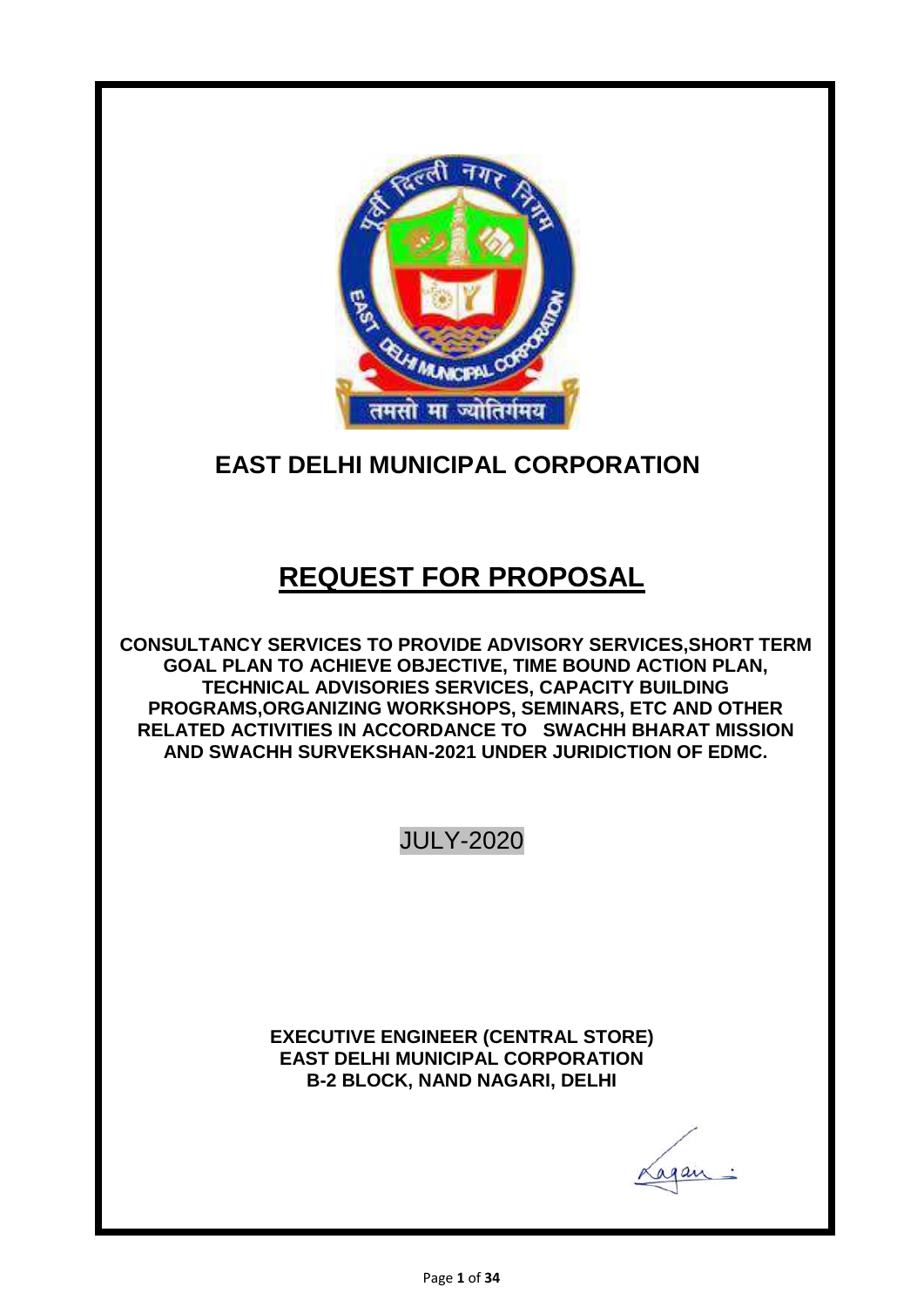# **SCHEDULE OF BIDDING PROCESS**

| SR.            | <b>EVENT DESCRIPTION</b>                                            | <b>DATE</b>                                               |  |  |
|----------------|---------------------------------------------------------------------|-----------------------------------------------------------|--|--|
|                | Issue of RFP start date                                             | 24.08.2020                                                |  |  |
| 2              | Pre-Bid Meeting                                                     | 31.08.2020                                                |  |  |
| 3              | <b>Submission of Bid Documents</b>                                  | 08.09.2020 till 2.00 PM                                   |  |  |
| $\overline{4}$ | Opening of Technical proposals                                      | 08.09.2020 at 2.10 PM                                     |  |  |
| 5              | Opening of Financial proposals of Technically<br>qualified bidders. | Will Be intimated after<br>finalization of technical bid. |  |  |
| 6              | Letter of Intent<br>Will be intimated to the<br>successful Bidder   |                                                           |  |  |

Lagan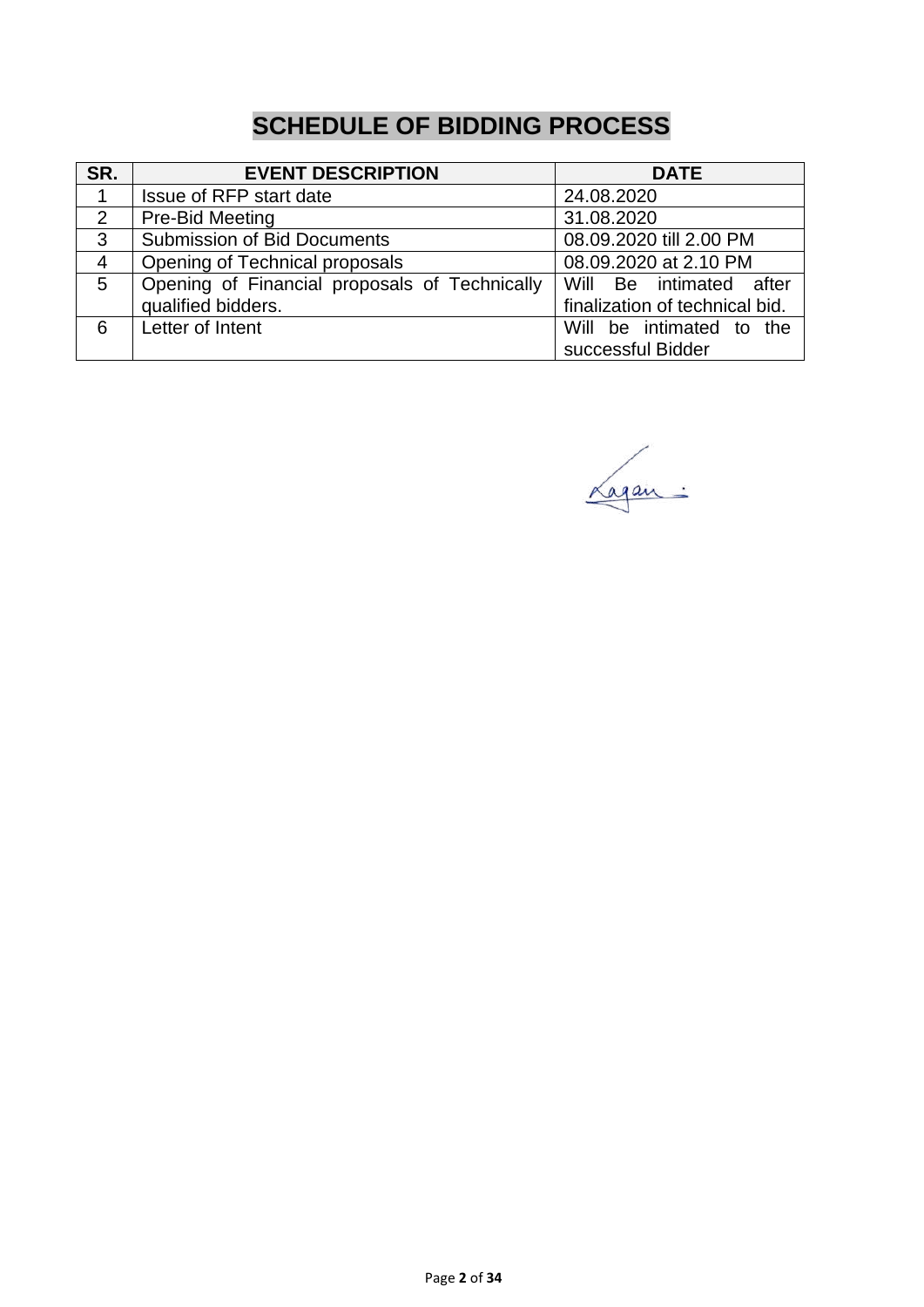#### **Contents**

| $1_{-}$ |              |  |
|---------|--------------|--|
| 1.1     |              |  |
| 1.2     |              |  |
| 1.3     |              |  |
| 1.4     |              |  |
| 1.5     |              |  |
| 1.6     |              |  |
| 1.7     |              |  |
| 2.      |              |  |
| 2.1     |              |  |
| 2.1.1   |              |  |
| 2.1.2   |              |  |
| 2.1.3   |              |  |
| 2.1.4   |              |  |
| 2.1.5   |              |  |
| 2.1.6   |              |  |
| 2.1.7   |              |  |
| 2.1.8   |              |  |
| 2.1.9   |              |  |
| 2.1.10  |              |  |
| 2.1.11  |              |  |
| 2.1.12  |              |  |
|         |              |  |
|         |              |  |
| 3.1     |              |  |
| 3.1.1   |              |  |
| 3.1.2   |              |  |
| 3.1.3   |              |  |
| 3.2     |              |  |
| 3.3     |              |  |
| 3.4     |              |  |
| 3.5     | Page 3 of 34 |  |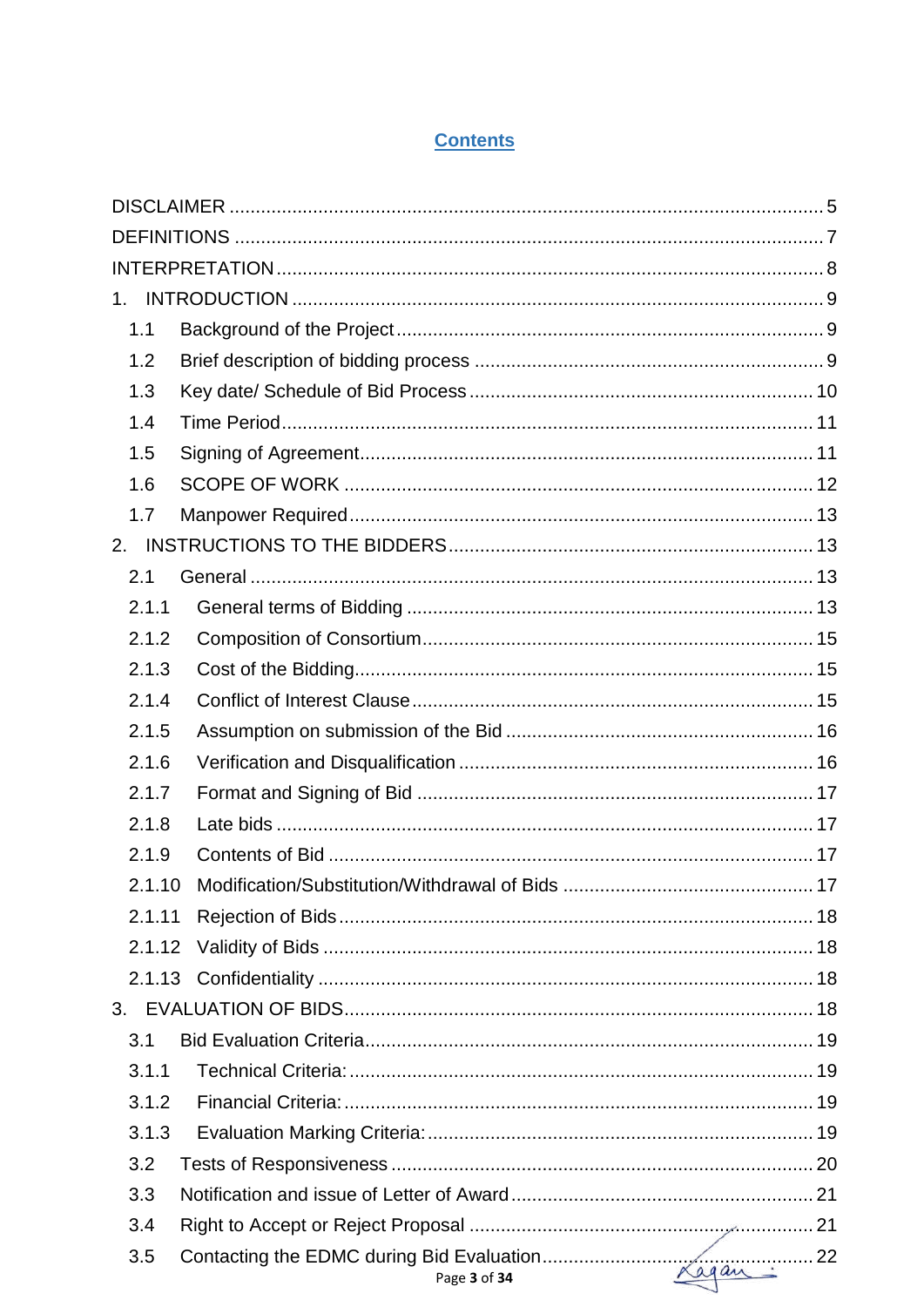| ANNEXURE-II: POWER OF ATTORNEY FOR SIGNING OF BID  29  |  |
|--------------------------------------------------------|--|
|                                                        |  |
|                                                        |  |
|                                                        |  |
| ANNEXURE-VI: FORMATS FOR SUBMITTING FINANCIAL OFFER 34 |  |

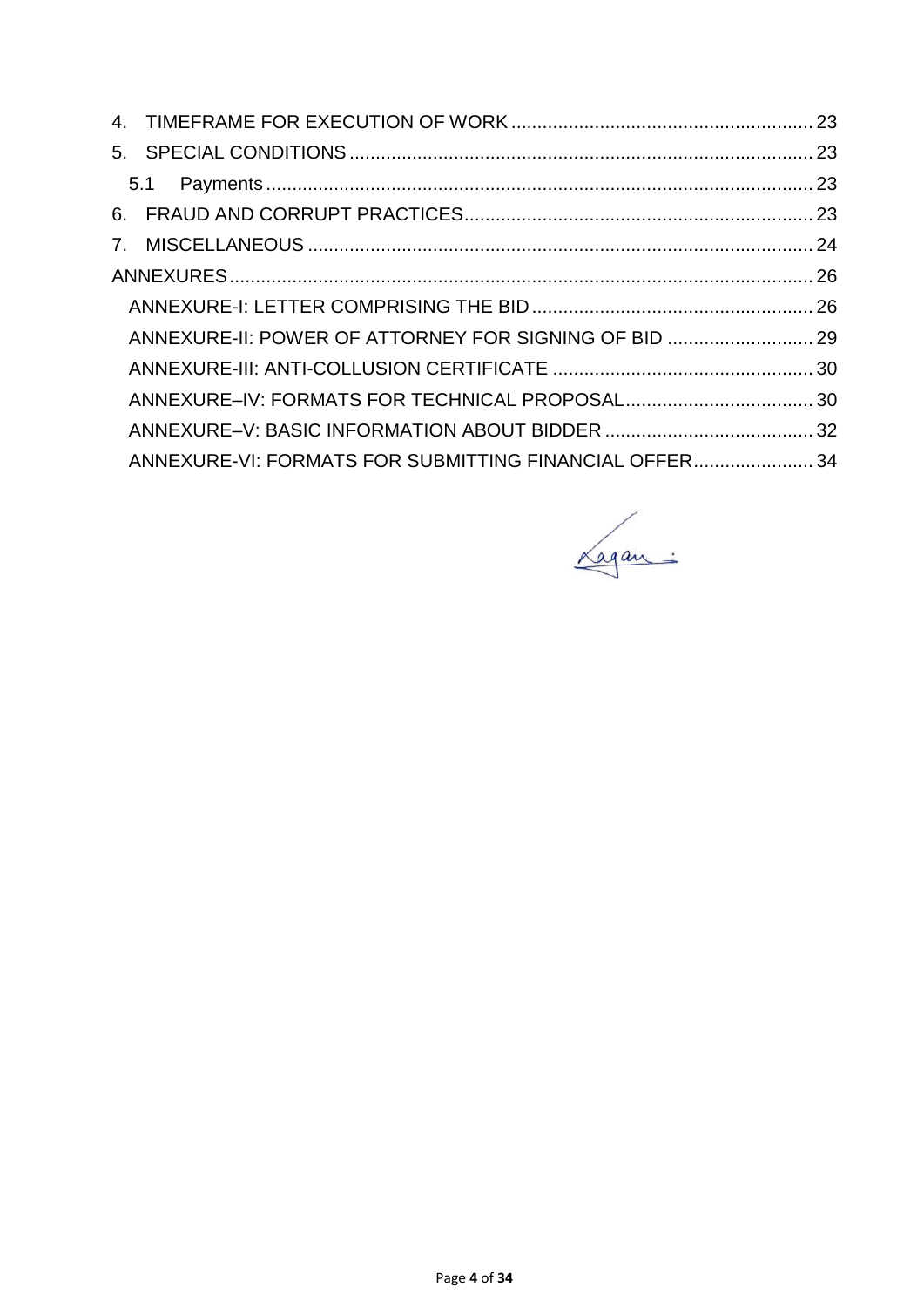# **DISCLAIMER**

The information contained in this Request for Proposal document (the "**RFP**") or subsequently provided to Applicant(s), whether verbally or in documentary or any other form, by or on behalf of EDMC or any of their employees or advisors, is provided to Applicant(s) on the terms and conditions set out in this RFP and such other terms and conditions subject to which such information is provided.

This RFP is not an agreement and is neither an offer nor invitation by the Authority to the prospective Applicants or any other person. The purpose of this RFP is to provide interested parties with information that may be useful to them in the formulation of their application for Proposal pursuant to this RFP (the "**Application**"). This RFP includes statements, which reflect various assumptions and assessments arrived at by EDMC in relation to the Project. Such assumptions, assessments and statements do not purport to contain all the information that each Applicant may require. This RFP may not be appropriate for all persons, and it is not possible for EDMC, its employees or advisors to consider the investment objectives, financial situation and particular needs of each party who reads or uses this RFP. The assumptions, assessments, statements and information contained in this RFP may not be complete, accurate, adequate or correct. Each Applicant should therefore, conduct its own investigations and analysis and should check the accuracy, adequacy, correctness, reliability and completeness of the assumptions, assessments, statements and information contained in this RFP and obtain independent advice from appropriate sources. Information provided in this RFP to the Applicant(s) is on a wide range of matters, some of which depends upon interpretation of law. The information given is not an exhaustive account of statutory requirements and should not be regarded as a complete or authoritative statement of law. EDMC accepts no responsibility for the accuracy or otherwise for any interpretation or opinion on law expressed herein.

EDMC, its employees and advisors make no representation or warranty and shall have no liability to any person, including any Applicant or Bidder, under any law, statute, rules or regulations or tort, principles of restitution or unjust enrichment or otherwise for any loss, damages, cost or expense which may arise from or be incurred or suffered on account of anything contained in this RFP or otherwise, including the accuracy, adequacy, correctness, completeness or reliability of the RFP and any assessment, assumption, statement or information contained therein or deemed to form part of this RFP or arising in any way with pre-Proposal of Applicants for participation in the Bidding Process.

EDMC also accepts no liability of any nature whether resulting from negligence or otherwise howsoever caused arising from reliance of any Applicant upon the statements contained in this RFP.EDMC may, in its absolute discretion but without being under any obligation to do so, update, amend or supplement the information, assessment or assumptions contained in this RFP.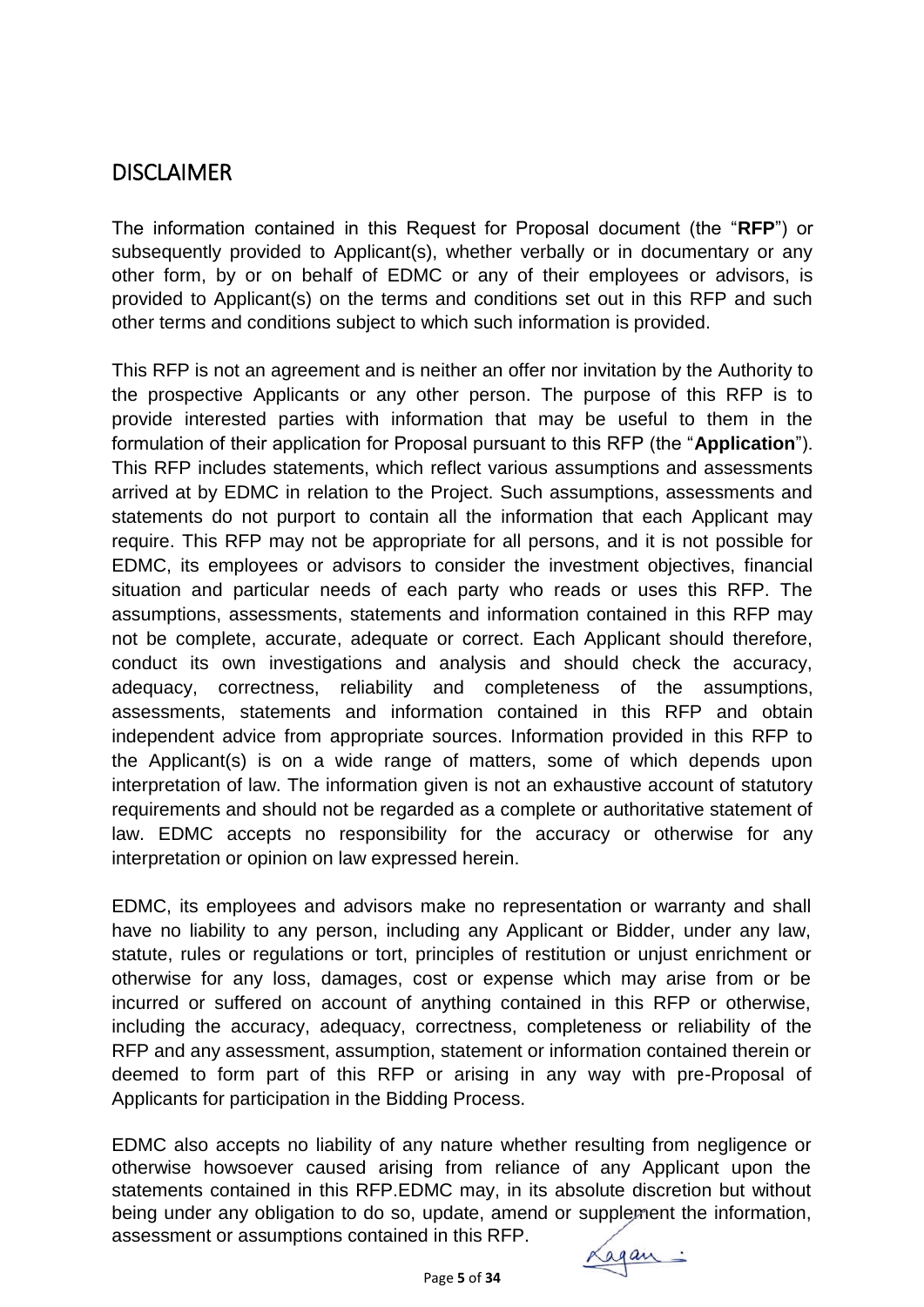The issue of this RFP does not imply that EDMC is bound to select or to appoint the selected Bidder or Contractor, as the case may be, for the Project and EDMC reserves the right to reject all or any of the Applications or Bids without assigning any reasons whatsoever.

The Applicant shall bear all its costs associated with or relating to the preparation and submission of its Application including but not limited to preparation, copying, postage, delivery fees, expenses associated with any demonstrations or presentations which may be required by the Authority or any other costs incurred in connection with or relating to its Application. All such costs and expenses will remain with the Applicant and EDMC shall not be liable in any manner whatsoever for the same or for any other costs or other expenses incurred by an Applicant in preparation or submission of the Application, regardless of the conduct or outcome of the Bidding Process.

Lagan: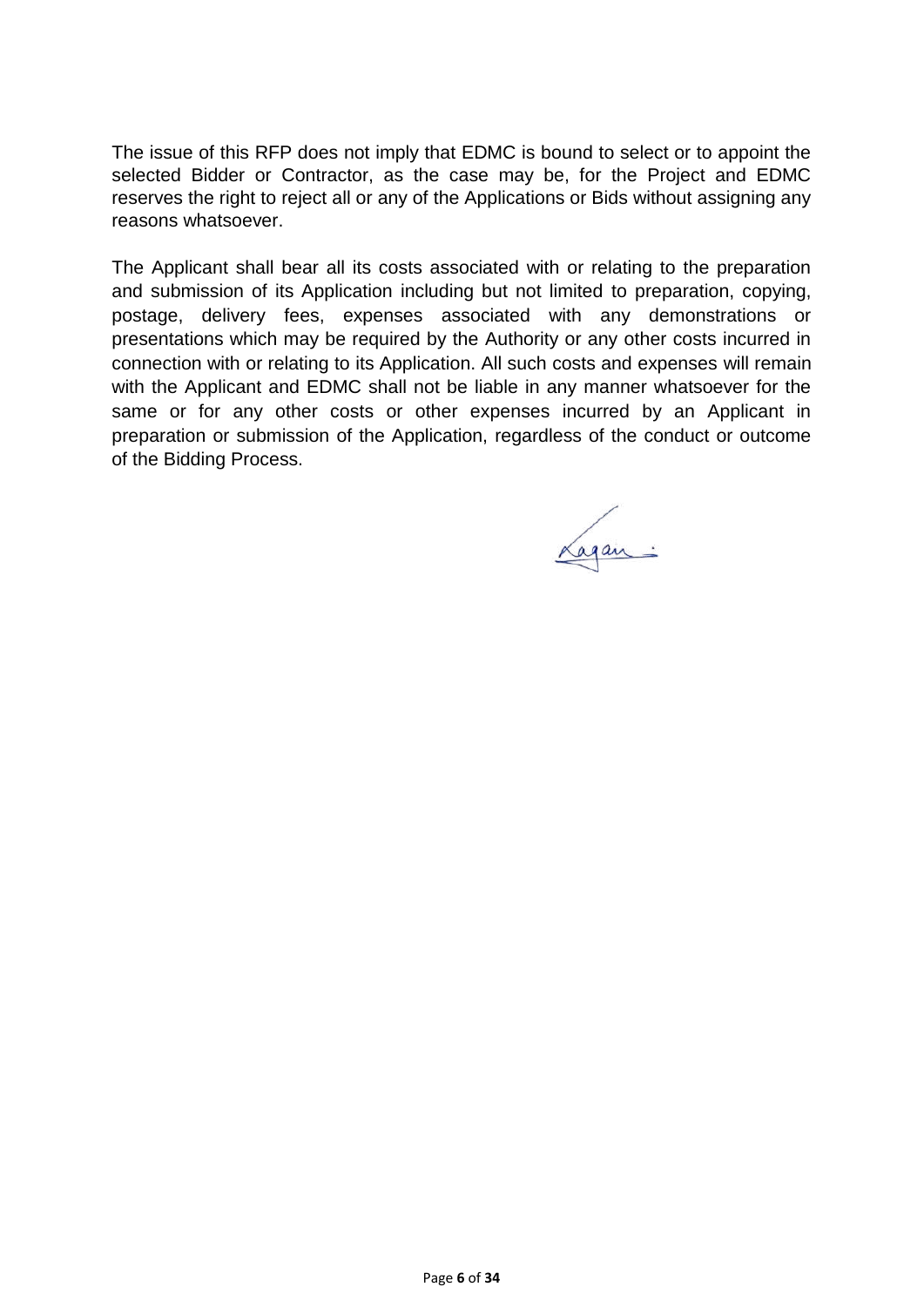## **DEFINITIONS**

**"Authority"** shall mean EAST DELHI MUNICIPAL CORPORATION ("EDMC").

**"Bid Security"** shall mean the Security furnished by the Bidder.

"**City or Corporation**" means the city of EAST DELHI MUNICIPAL CORPORATION area;

**"Collection"** means lifting and removal of municipal Wastes from residential and nonresidential premises, roads/streets/lanes/bye lanes or any collection point that may be prescribed by the Authority.

**"Document"** or **"Documentation"** means documentation in printed or written form, or in tapes, discs, drawings, computer programs, writings, reports, photographs, films, cassettes, or expressed in any other written, electronic, audio or visual form in relation to this Project.

"**Fee**" means the amount payable by the Authority to the Agency for providing services in terms of RFP in accordance with Agreement.

**"Financial Bid"** shall mean a document quoting consultancy fee in response to the RFPincluding clarifications and/or amendments, if any.

**"Letter of Award"** or **"LOA"** means the letter issued by the Authority to the Selected Bidder whose Bid has been accepted by the Authority pursuant to this RFP for undertaking and executing the Project in conformity with the terms and conditions as set forth in this RFP and the Agreement.

**"Municipal Authority"** means Municipal Corporation of East Delhi or any other local body constituted under the State Laws or relevant Statutes.

**"Municipal Solid Waste"** shall include **"Garbage", "Waste"** and vice versa.

**"Parties"** means the parties to the Agreement collectively and "Party" shall mean any of the parties to the Agreement individually;

**"Project"** means all the activities envisaged to be carried out under this RFP;

**"Specifications and Standards"** means the specifications and standards relating to the quality, quantity, capacity and other requirements for the Project and any modifications thereof, or additions thereto expressly approved by, the Authority;

**"Selected Bidder"** shall mean the Bidder to whom the LOA has been issued.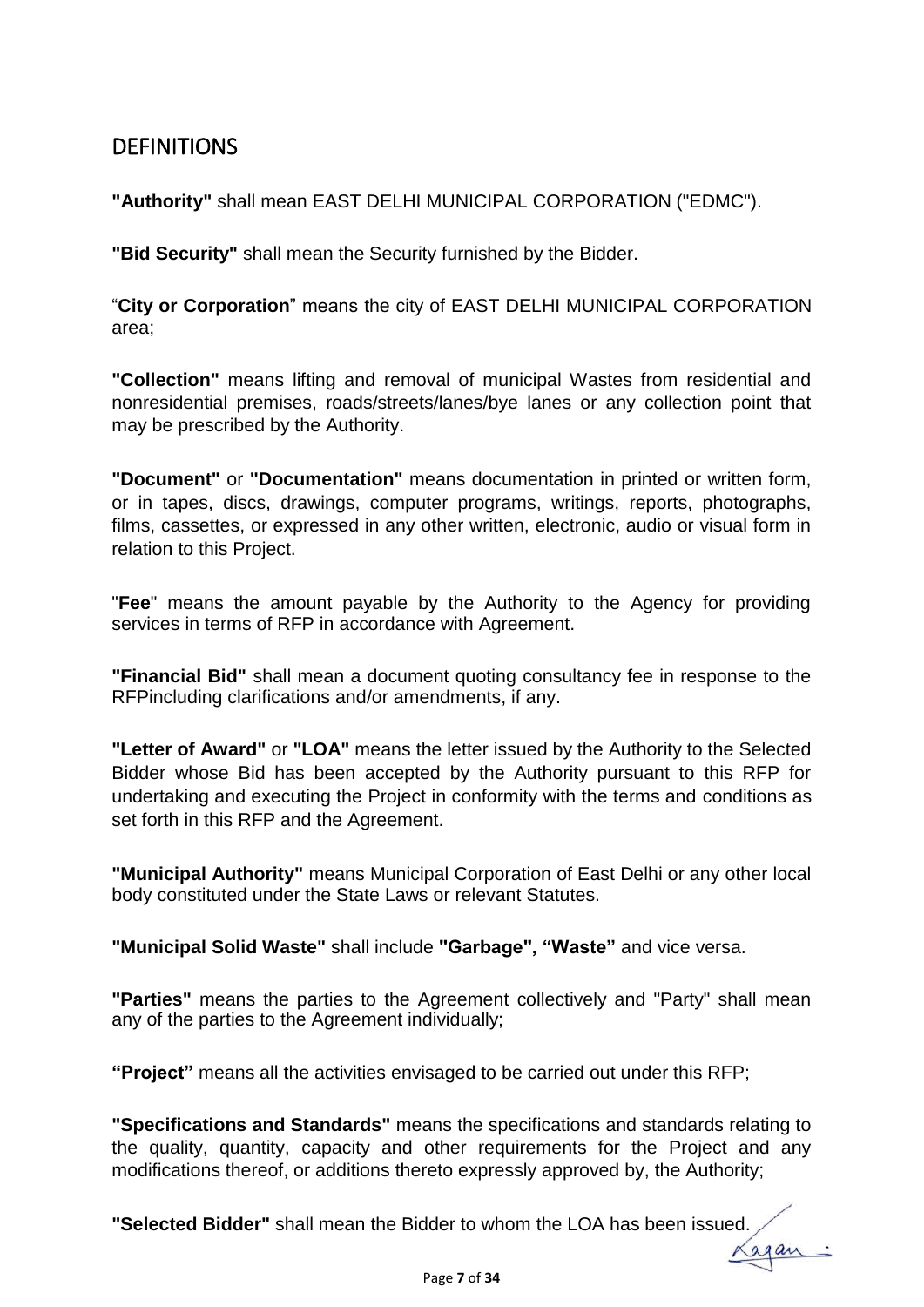### INTERPRETATION

In the interpretation of this RFP, unless the context otherwise requires:

- (i) The singular of any defined term includes the plural and vice versa, and any word or expression defined in the singular has the corresponding meaning used in the plural and vice versa;
- (ii) A reference to any gender includes the other gender;
- (iii) A reference to any agreement is a reference to that agreement and all annexes, attachments, exhibits, schedules, appendices and the like incorporated therein, as the same may be amended, modified, supplemented, waived, varied, added to, substituted, replaced, renewed or extended, from time to time, in accordance with the terms thereof;
- (iv) The terms "include" and "including" shall be deemed to be followed by the words "without limitation", whether or not so followed;
- (v) Any reference to a person shall include such person's successors and assignees;
- (vi) A reference to a "writing" or "written" includes printing, typing, lithography, scanned and other means of reproducing words in a visible form;
- (vii) Any date or period set forth in this RFP shall be such date or period as may be extended pursuant to the terms of this RFP;
- (viii) The terms "hereof, "herein", "hereto", "hereunder" or similar expressions used in this RFP mean and refer to this RFP and not to any particular Article,
- (ix) In case of any inconsistency between the terms mentioned in the RFP and the literary term, the meaning best construed in furtherance of the objectives of this RFP shall prevail.
- (x) Where there is a discrepancy between amount in figures and in words, the latter shall prevail.
- (xi) The term "Project" herein refers to "selection of the consultant for providing advisory/ consulting services to EDMC to implement best practices of Solid Waste Management/ Sanitation, Swachh Bharat Mission Guidelines and Swachh Survekshan-2021; Along with handholding support to corporation on planning, implementation, supervision and monitoring of various on-going SBM & other Urban Sanitation related projects".

Lagan: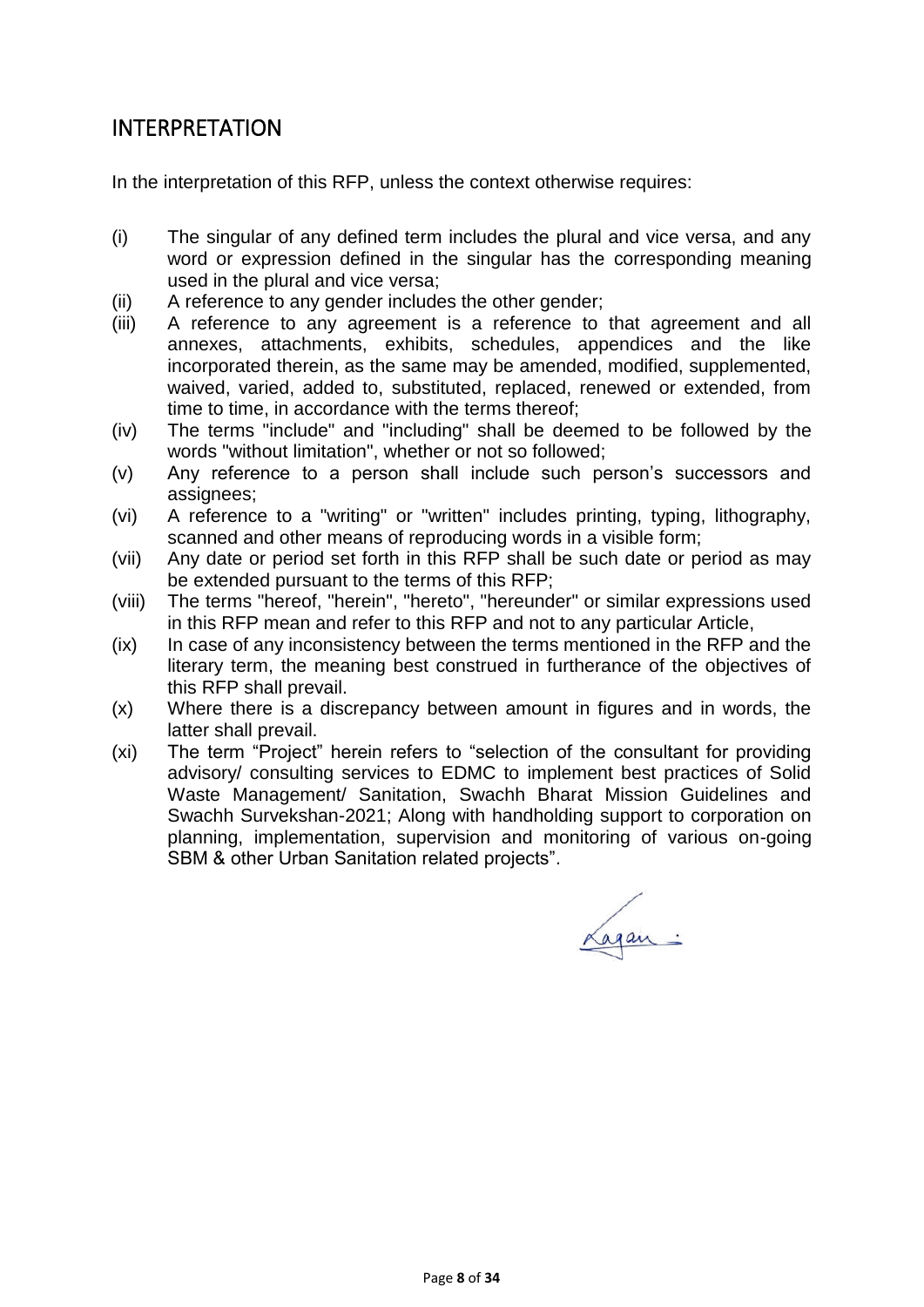# 1. INTRODUCTION

#### 1.1 Background of the Project

#### **Introduction and Need for the Project: -**

Swachh Bharat Mission has been launched by Govt. of India from October, 2014 to 2019 to improve sanitation. East Delhi municipal Corporation is an Eastern suburb of Delhi comprising an area of around 105.98 sqkm. The population of EDMC area is about 40.00 lacs. The population density is over 37,000/- per sqkm. There are 90 approved colonies, 253 unauthorized regularized colonies and 257 un-authorized colonies.

Presently, EDMC in its endeavor to continuously upgrade its infrastructure in scientific disposal of Municipal Solid Waste is carrying out various activities. 10 nos. of composter plants at different locations, 02 nos. of 5 TPD Bio-methanization plant are being installed, tenders have been invited for the waste generated in Ghazipur dairy farm for generating bio-gas with a capacity to handle 100 MTPD of dairy waste, procurement of Mechanical sweepers, Procurement of Suction cum jetting machines, Fixed compactor Transfer Stations, Super Sucker Machines are being done for that management of Municipal Solid Waste.

EDMC has a fleet of 300 Auto tippers running on contract basis,38 numbers of garbage trucks,12 loaders out of which 7 are hired, 1388 numbers of rikshaws some of which are old as near to five years,2125 number of wheel barrows, most of them have exhausted their life span.

It is being stressed upon time and again for creating and infrastructure to collect, process and dispose Municipal Solid Waste in scientific way. The Hon'ble Urban Development Minister in his review of SWM implementation continuously endeavor for visible improvement of cleanliness in Delhi. For this, tender document has been prepared for selection of the consultant for providing advisory/ consulting services to EDMC to implement best practices of Solid Waste Management/ Sanitation, Swachh Bharat Mission Guidelines and Swachh Survekshan-2021; Along with handholding support to corporation on planning, implementation, supervision and monitoring of various on-going SBM & other Urban Sanitation related projects.

#### 1.2 Brief description of bidding process

Two Stage bidding process: For selecting the Selected Bidder to undertake the above Project, EDMC has carried out two stage bidding process, wherein there is a pre-qualification phase. The short-listed (qualified) bidders, Technical proposal will be opened only if they qualify the technical criteria. Financial proposal of only those bidders who qualify at technical stage will be opened. viz.:

**Part 1: Technical Proposal Part 2: Financial Proposal**

Lagan: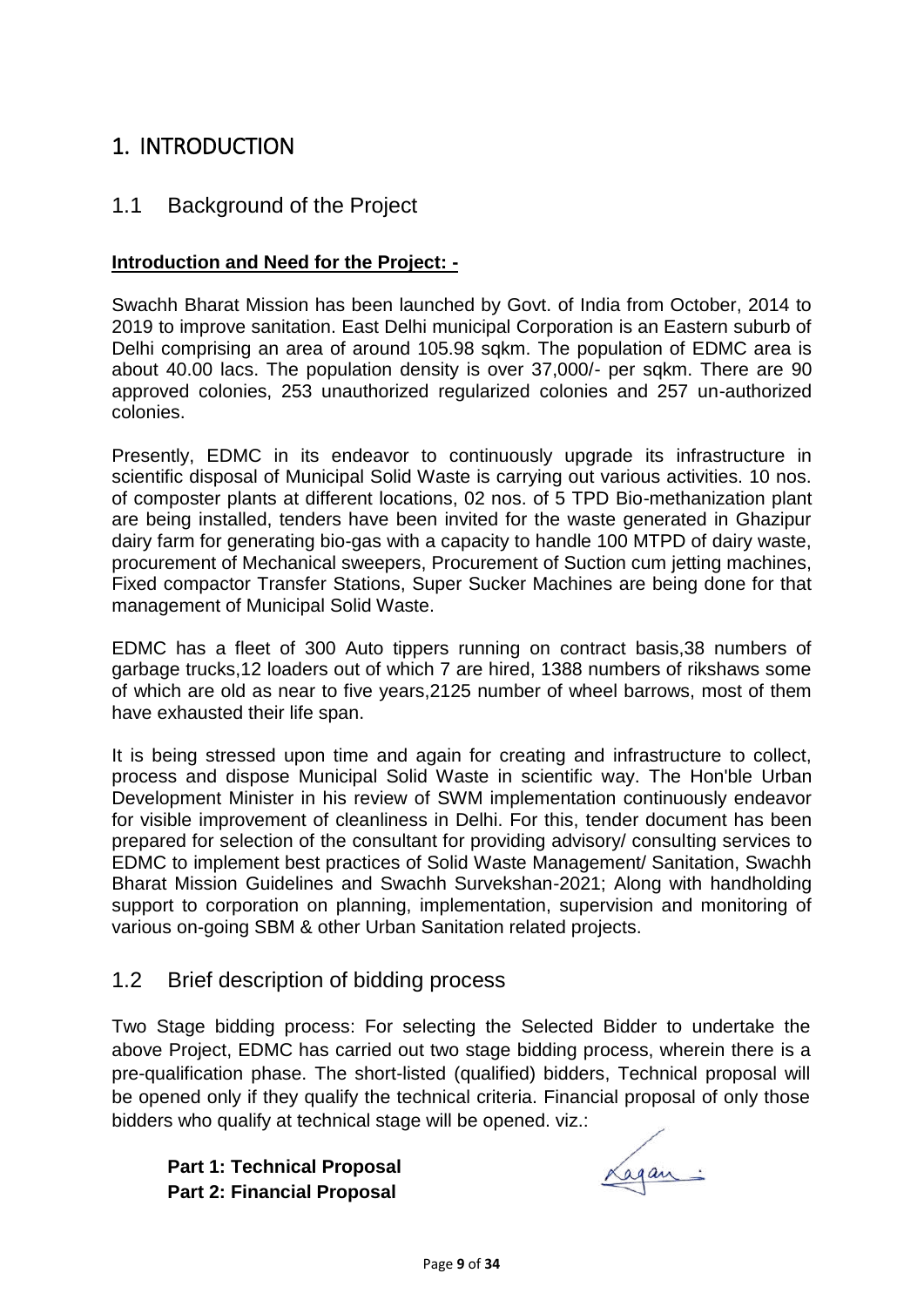The Bid Security should be submitted along with the Proposal and in the manner prescribed hereinafter**.**

All Bidders are required to submit their Proposal(s) (Technical Proposal and Financial Proposal) in accordance with the guidelines set forth in this RFP. In order to enable the Bidders to prepare Proposal in a consistent manner and to minimize misunderstandings regarding how Bidders' Proposals will be interpreted by EDMC the format in which Bidders will specify the fundamental aspects of their Proposals has been broadly outlined in this RFP, as under:

- a) The evaluation of the Proposals would be carried out based on TechnicalParameters. The evaluation of the Technical Proposal shall be based on criteria mentioned in this RFP.
- b) EDMC will issue a Letter of Intent (LoI) to the Selected Bidder.In this RFP, the term "Selected Bidder" refers to the preferred Bidder selected byEDMC after evaluation of Technical and Financial Proposals.
- c) EDMC reserves the right not to follow up this RFP and terminate the entire selection process without any obligation or liability to any of the Bidders, of any kind whatsoever.
- d) A prospective Bidder having any comments on the RFP, may notify EDMC in writing. Bidders should send in their comments in writing latest by the Last Date for Receiving Queries as given in the Schedule of Bidding Process. However, it is not binding for EDMC to accept any such comments.
- e) The confirmation and cross checking of the information related to Project shall be sole responsibility of the Bidders and EDMC and/or any of its officers/representatives shall not be held responsible for the same in any manner whatsoever.
- f) Within fifteen (15) days from the issue of LOI, the Selected Bidder would be required to submit Performance Bank Guarantee of 5% of the contracted amount valid for 12 months.
- g) The Bank Guarantees shall remain valid and in custody of EDMC till the period specified in Agreement.The Selected Bidder shall also be required to sign the Agreement within fifteen (15) days from date of issue of LOI.

1.3 Key date/Schedule of Bid Process

The EDMC shall endeavor to adhere to the following schedule:

# **DATA SHEET**

| <b>Particular</b>       |  | <b>Details</b>                                             |  |
|-------------------------|--|------------------------------------------------------------|--|
| <b>Bid Document Fee</b> |  | Demand Draft of Rs. 2000 (Two Thousand)                    |  |
| Validity<br>0t          |  | Bid   Not less than 90 (Ninety) days from the Bid due date |  |

again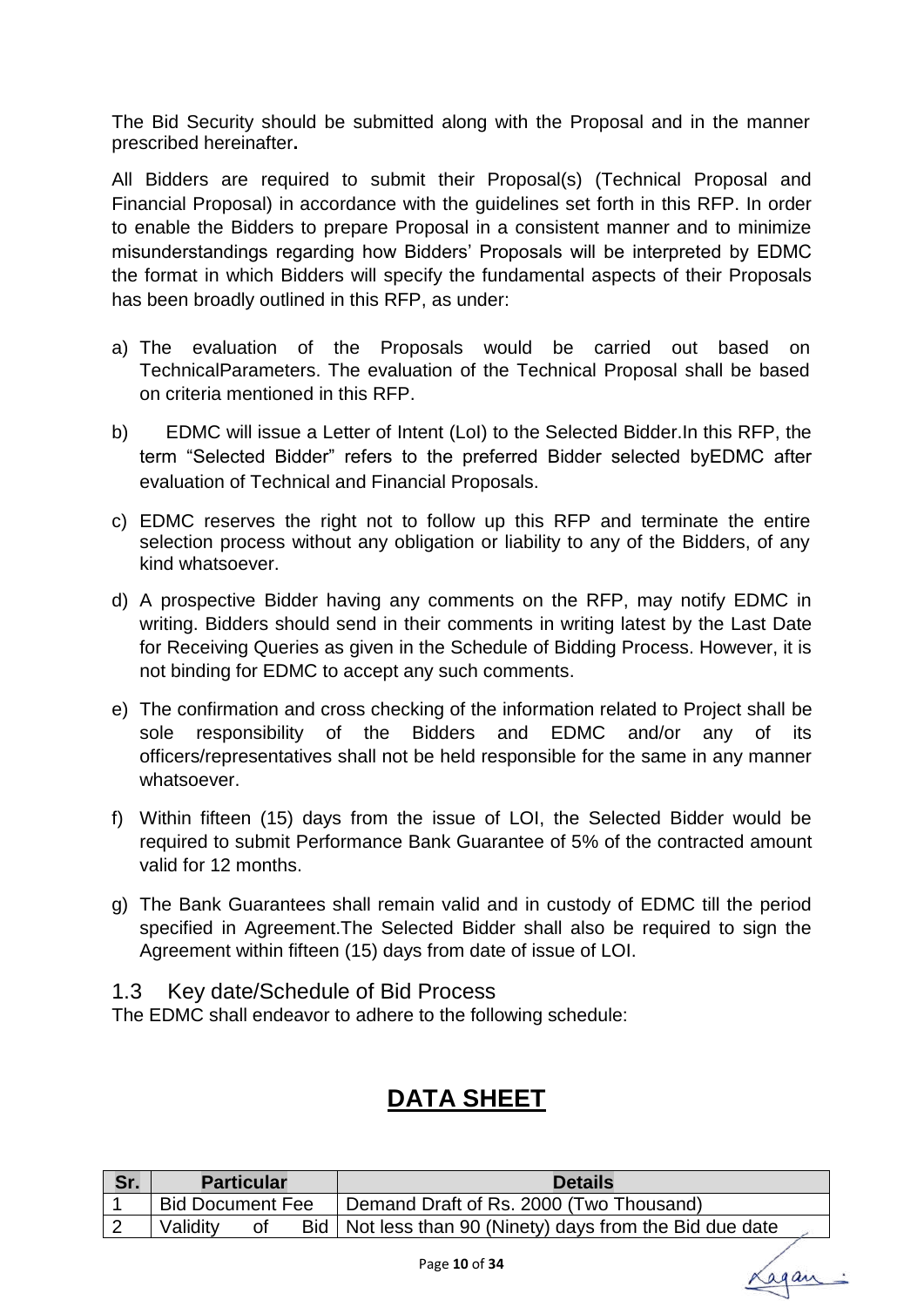|                | Document Fee                                                     |                                                        |                                                         |  |  |
|----------------|------------------------------------------------------------------|--------------------------------------------------------|---------------------------------------------------------|--|--|
| 3              | Earnest<br>Money                                                 | Demand Draft of Rs. 50,000/- (Rs. Fifty Thousand Only) |                                                         |  |  |
|                | Deposit                                                          |                                                        | in favor of Commissioner EDMC payable at New Delhi.     |  |  |
| $\overline{4}$ | Validity Bid Security                                            |                                                        | Not less than 90 (Ninety) days from the Bid Due date    |  |  |
| 5              | Performance                                                      | Bank guarantee of 5% of the contract amount in favorof |                                                         |  |  |
|                | Guarantee<br>on                                                  | Commissioner of EDMC payable at New Delhi.EMD will     |                                                         |  |  |
|                | award of contract                                                |                                                        | be returned on submission of Performance Security.      |  |  |
| 6              | <b>Schedule of Bidding Process:</b>                              |                                                        |                                                         |  |  |
| Sr.            | <b>Event Description</b>                                         |                                                        | <b>Estimate Date</b>                                    |  |  |
| 1              | Sale of Bid/RFP document                                         |                                                        | 07-09-2020                                              |  |  |
| $\overline{2}$ | Submission of queries<br>perspective Bidders                     | bythe                                                  | 27-08-2020                                              |  |  |
| 3              | <b>Pre-Bid meeting (Timing:</b>                                  | 03:00                                                  | 31-08-2020 at 03:00 PM                                  |  |  |
|                | PM, Venue -Office of CE (HQ), 1st                                |                                                        |                                                         |  |  |
|                | ,419, Udyog<br>Floor                                             | Sadan,                                                 |                                                         |  |  |
| 4              | Patparganj Indus. Area, Delhi.<br><b>Bid Submission Due Date</b> |                                                        | 08-09-2020                                              |  |  |
|                | (Venue: Office of the EE (Central                                |                                                        |                                                         |  |  |
|                | store), B-2 Block, Nandnagri Delhi.                              |                                                        |                                                         |  |  |
| 5              | <b>Opening of Technical Bid</b>                                  |                                                        | 08-09-2020                                              |  |  |
|                | (Venue: Office of the EE (Central                                |                                                        |                                                         |  |  |
|                | store), B-2 Block, Nandnagri Delhi                               |                                                        |                                                         |  |  |
| 6              | Opening of                                                       | <b>Financial</b><br><b>Bid</b>                         | Will be intimated after finalization of                 |  |  |
|                | technically of qualified bidders                                 |                                                        | technical bid                                           |  |  |
| $\overline{7}$ | Download Bid Documents from                                      |                                                        | http://www.mcdonline.gov.in&                            |  |  |
|                |                                                                  |                                                        | www.mcdetenders.com                                     |  |  |
| 8              | Validity of the Bid                                              |                                                        | Not less than 90 (Ninety) days from the<br>Bid due date |  |  |
| 9              | Email<br>$\blacksquare$<br>for<br>information                    | Queries/additional                                     | eecentralstore35@gmail.com                              |  |  |
| 10             | Address for Correspondence                                       |                                                        | Attention of                                            |  |  |
|                |                                                                  |                                                        | Designation:<br>Executive<br>Engineer                   |  |  |
|                |                                                                  |                                                        | (Central Store)                                         |  |  |
|                |                                                                  |                                                        |                                                         |  |  |
|                |                                                                  |                                                        | Address: B-2, BLOCK, NEAR 212 BUS                       |  |  |
|                |                                                                  |                                                        | TERMINAL,<br>NAND NAGRI DELHI-110093                    |  |  |
|                |                                                                  |                                                        |                                                         |  |  |
|                |                                                                  |                                                        | Email: eecentralstore35@gmail.com                       |  |  |
|                |                                                                  |                                                        | Phone No. 9717787916                                    |  |  |
|                |                                                                  |                                                        |                                                         |  |  |

### 1.4 Time Period

The period for the consultancy services shall be for 06 month from the Date of Signing of the Agreement which may be extended on similar rate and term for further period on agreed mutual terms by either party.

#### 1.5 Signing of Agreement

Agreement shall be signed within 15 days from the issuance of the LoA between the EDMC and the Consultant. The Agreement shall contain the detailed terms and<br>Page 11 of 34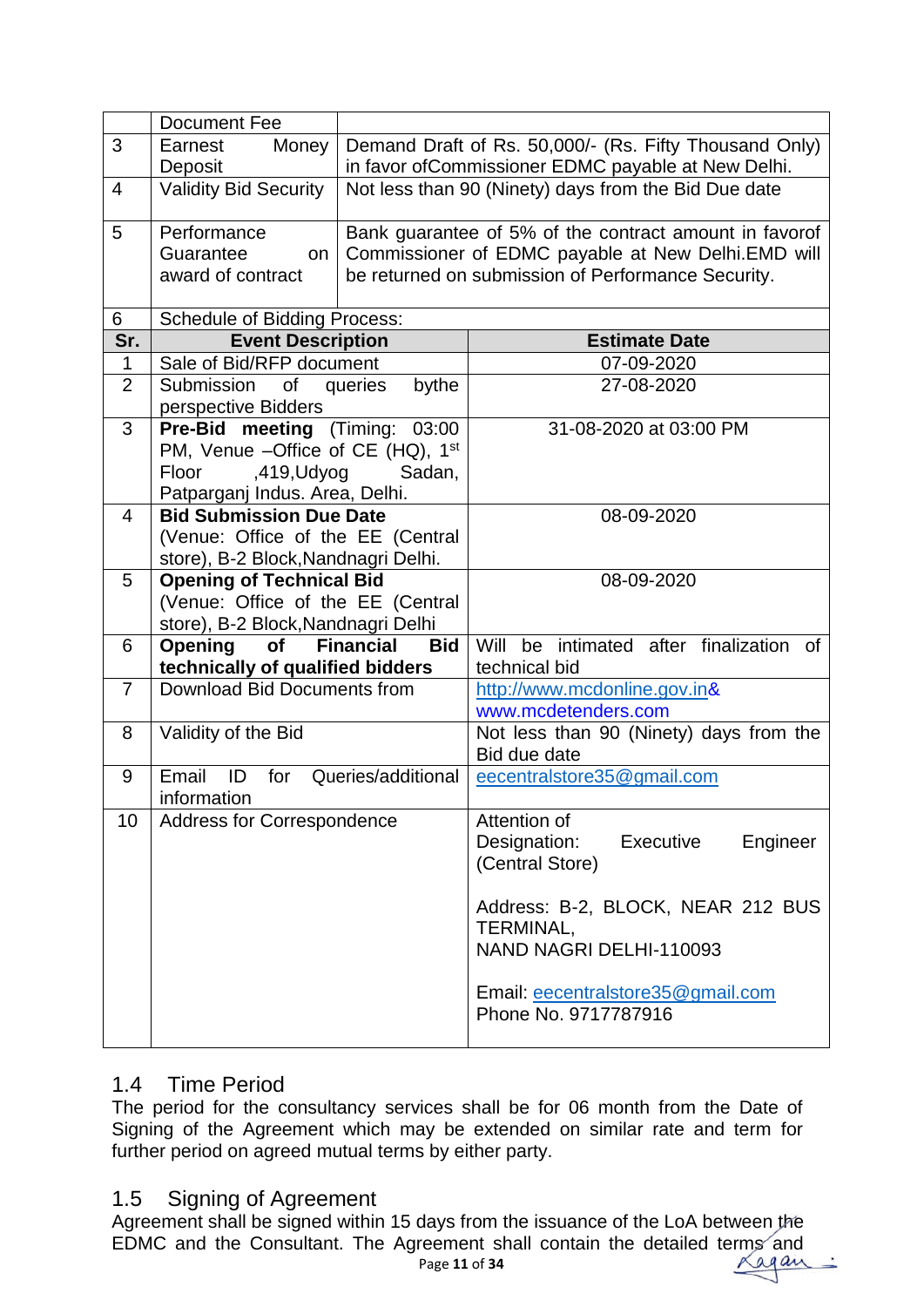conditions of the RFP. In case where the Selected Bidder requires additional time for signing of the Agreement, such request should be conveyed to the EDMC in writing with reasons for such request for extension of time. The EDMC shall grant

extension of time for signing of the Agreement if the EDMC considers the request made by the Selected Bidder reasonable.

In case the Selected Bidder fails to perform its obligation with respect to signing of the Agreement with the EDMC within the time specified or any extension granted herein after the issuance of LOA, the LOA shall be cancelled, Bid Security/Performance Security, as the case may be, shall be forfeited.

#### 1.6 SCOPE OF WORK

The EDMC intends to institutionalize a holistic, integrated, sustainable and environment friendly system in the city in line with the objective of "Swachh Bharat Mission". Keeping this in view, the consultant needs to inspect and study the existing practices of sanitation and provide all technical inputs/ advisory support toEDMC, be it relate to procurement docs preparation, MIS report preparation, filing management and other field support services, as required or necessary for meeting the objectives. The major scope of work shall include:

Implementation of technical and economically viable sanitation and waste management plan in compliance with the Environmental Act, 1986 along with following:

- a) To provide advisory services to EDMC in regard to Swachh Bharat Mission (SBM) Part-II and SwachhSurvekshan – 2021, ODF+, ODF++&achievement of garbage free city protocol/ star rating etc.
- b) Preparation of Short-term Goal Plan to achieve objective of Swachh Bharat Mission.
- c) To prepare action-time-bound plan for implementation of projects relate to Solid Waste Management, Sanitation and any other supporting activities that compliment Swachh Bharat Mission.
- d) To provide technical advisory services in monitoring, supervising and implementing SBM.
- e) To help EDMC to make procurements to support SBM and undertake various activities with support of EDMC to achieve the set objectives.
- f) To organize capacity building programs, workshops, seminars and cross-learning visits etc. for EDMC staffs.
- g) Preparation of various procurement documents relate to (as desired by EDMC):
	- **Dumpsite Management & Remediation**
	- **Horticulture Waste Management**
	- Construction & Demolition Debris Management & Disposal
	- Water bodies/ floating drains sustainable cleaning & management
	- Engagement of NGO for carrying out awareness activities about Waste Management and Swachh Bharat Mission
	- Mechanical Road Washing, Sweeping (Complete Wall to Wall)
	- Setting of multi-decentralized Bio-methanization facilities
	- **•** Drain cleaning & faecal septic sludge management (FSSM)
	- Construction of required number of Public/ Community/ IHHLs (Toilets)
	- Swachhta Ranking Exercises/ Star City/ Garbage Free City
- h) Act as Project Management Consultant for Solid Waste Management in EDMC area.
- i) Preparation of plan so as to make East Delhi a Garbage free city.

Cagan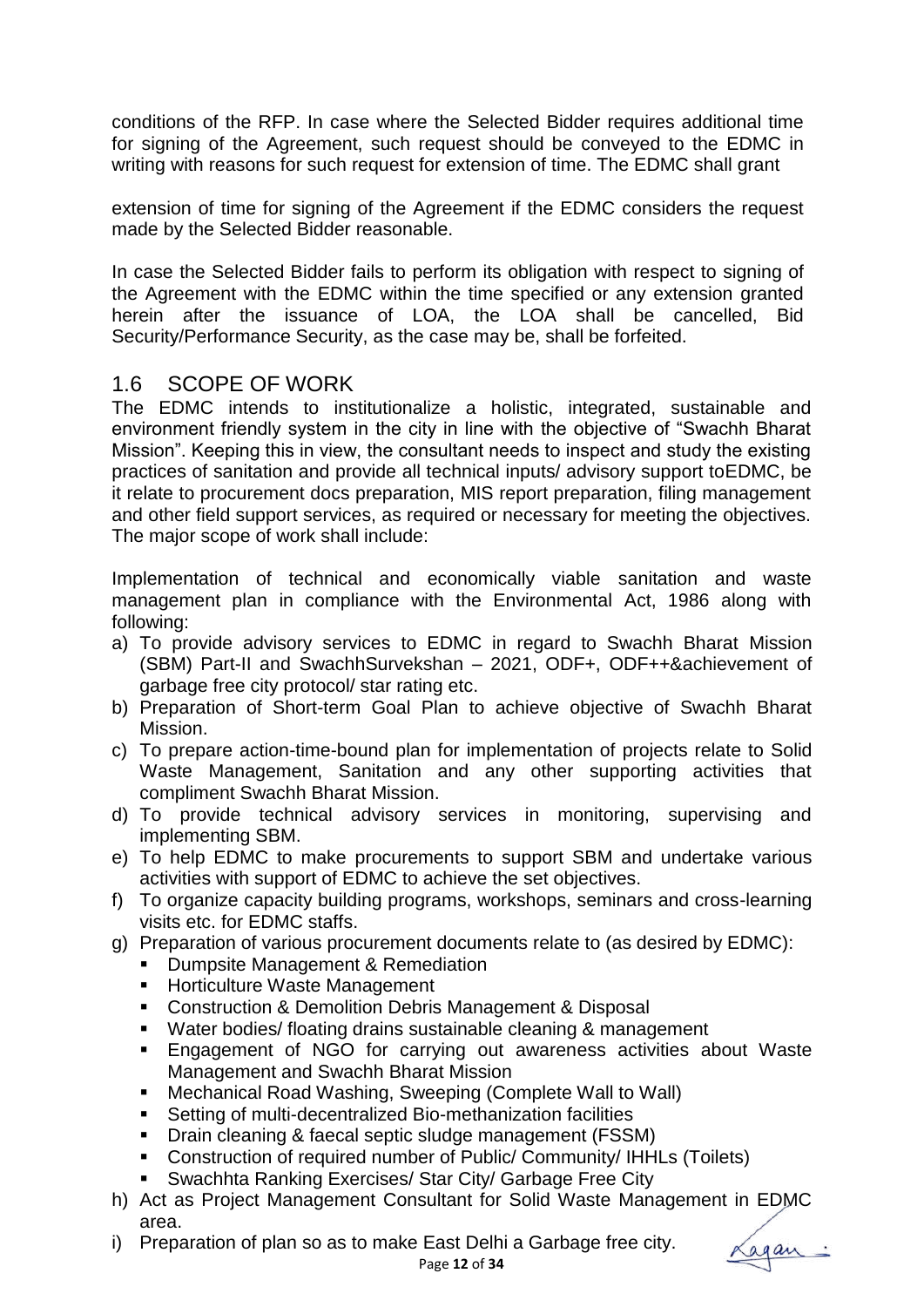- j) Prepare / Design a practicable and efficient Sanitation and Solid Management System for each of the Two zones of EDMC.
- k) Based on the strategy for each of the Zone, Design the RFP for activities / services that are to be run departmentally, outsourced or run through PPP system.
- l) Assist corporation in selection of appropriate technologies for management of municipal solid waste.
- m) To act as bid manager for call of RFP for appointment of Agency for waste management in different zones.
- n) Proposals prepared by consultant shall have to be approved from the department and consultant there after shall prepare tender documents in respect of each component of the project and assist the department to finalize the contractors.
- o) Assist EDMC in the process of Tenders and selection of appropriate Concessioner / Private partner.
- p) Design systems to ensure true & correct observations of the monitoring parameters during the execution of the Agreements and departmental system. Strategize areas where Independent Third-Party Consultant (TPC) can be engaged.
- q) Design policies for public grievances and complaint redressal.
- r) Suggest best practice to address the gaps in present solid waste management system.
- s) Monitoring Work Progress about the compliance of agreements and scope of work by the concessioners as per the agreed Time Schedule.
- t) Suggest modern methods to improve solid waste management practice in the city

#### 1.7 Manpower Required

To perform the above scope of work the selected bidder should provide at least following manpower:

| <b>Total Contract Period (Min)</b> |                                                        |     | 06 Months           |  |  |
|------------------------------------|--------------------------------------------------------|-----|---------------------|--|--|
| Sr.                                | <b>Particular</b>                                      |     | <b>Requirements</b> |  |  |
| a)                                 | <b>Men</b>                                             | Qty | Min. Days           |  |  |
| b)                                 | Team Leader (Min. 5years of Exp.)                      |     | 150                 |  |  |
| $\mathbf{C}$                       | Experts (Subject Matter Expert) (Min. 10 years of Exp) |     | 150                 |  |  |
| $\mathsf{d}$                       | Support Staffs (MIS/IT) (Min. 3years of Exp.)          | ⌒   | 150                 |  |  |

# 2. INSTRUCTIONS TO THE BIDDERS

#### 2.1 General

- 2.1.1 General terms of Bidding
- a. Bidder shall carefully study the RFP document and fully acquaint himself of all the terms and conditions. If the Bidder finds discrepancies or omissions in the documents or has any doubt, he may seek clarification by submission of his observations at least five days prior to the date of submission of tender.
- b. The Bidder is advised to carefully study the City specific information i.e. growth of City, climatic conditions, geographical terrains and other limitations.
- c. Bidder is expected to study carefully the RFP. Failure to furnish any information as required in the tender document or submission of incomplete Bid may result in rejection of the bid

<u>Lagan:</u>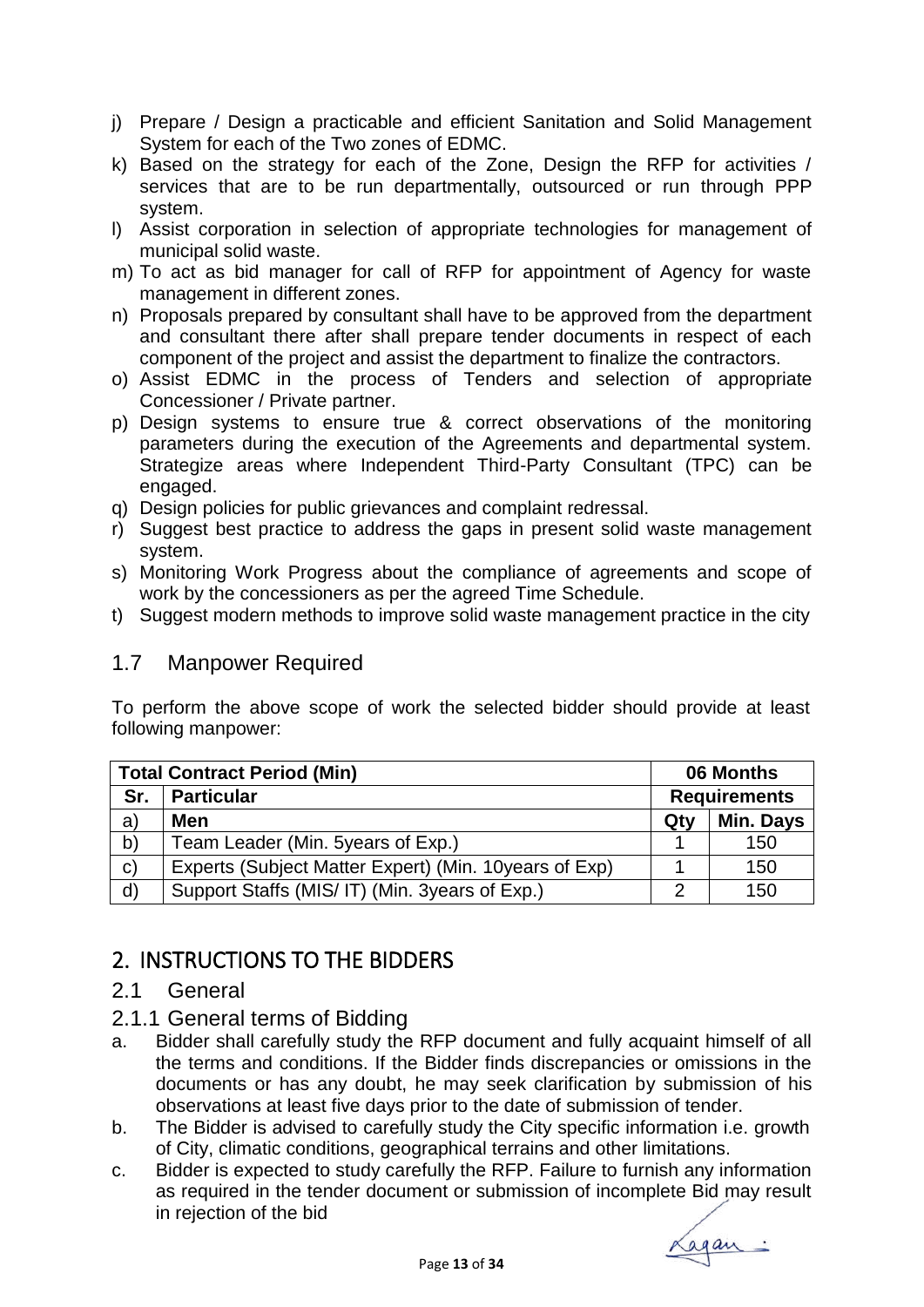- d. At any time prior to the deadline for submission of Bids, the EDMC may, for any reason, whether at his own initiative or in response to clarification requested by prospective bidder modify the RFP.
- e. In order to give prospective bidders' reasonable time for preparing their Bids after the issue of addenda if any, the EDMC may at his discretion extend the deadline for the submission of Bids.
- f. The Bid shall be submitted in English language only and all the correspondence and documents relating to the Bid shall be written in English language. Supporting documents and printed literature may be furnished by the Bidder with his Bid in another language provided an appropriate translation of the same into English language kept with the Bid document. The failure to comply with this condition may cause rejection of the Bid. For the purpose of interpretation of the bid, the text in the English language shall prevail.
- g. No conditional Bid shall be accepted.
- h. All payments to the Agency shall be made only in Indian Rupees (Rs.).
- i. In exceptional circumstances, prior to expiry of the original Bid validity period, the EDMC may request the Bidders for extension in the period of Bid validity. The request and the response thereto shall be made in writing. The Bidders agreeing to the request will not be permitted to modify their Bids. The provision regarding discharge and forfeiture of Bid Security shall remain valid during the extended period of Bid validity.
- j. If the Bid is to be submitted by a Public or Private Ltd company or Trust, Society or Partnership Firms or any other entity, it shall be signed by a duly authorized person holding the authorization letter/Power of Attorney for signing the Bid. A certified copy of the Power of Attorney/Authorization letter shall accompany the Bid.
- k. All witnesses and sureties shall be persons of status and probity and their full names, occupations and addresses shall be stated below their signatures.
- l. To facilitate the evaluation on Bid, the EDMC may ask Bidders individually for clarification of their Bids including breakdown of unit rates/prices. The request for clarification and the response to the same shall be in writing. No change in the Bid prices or their sub component shall be sought, offered or permitted.
- m. EDMC reserves the right to reject any or all of the Bids, without assigning any reason whatsoever and their decision shall be final and binding. No Bidder shall stake any claim arising out of such rejection.
- n. Bids determined to be substantially responsive will be checked for any arithmetical errors in computation and submission. Error will be corrected by the authorized representative of the EDMC. Where there is a discrepancy between amount in figures and in words, the latter shall be taken into consideration.
- o. The Bid document shall be neatly typed and shall be signed by the Bidder or a person or persons duly authorized to sign on behalf of the Bidder. He shall sign all pages of the tender document and initial all corrections made therein.
- p. Incomplete Bids or Bids not fulfilling any of the conditions specified above are liable to be rejected without assigning any reason whatsoever.
- q. Bidder is advised to read carefully all chapters and give complete information regarding his proposals. All relevant information, so as to make the proposal understandable shall be given. If in the opinion of the EDMC, the proposal is grossly incomplete, this will form sufficient reason for complete rejection of the Bid on technical grounds.

Lagan: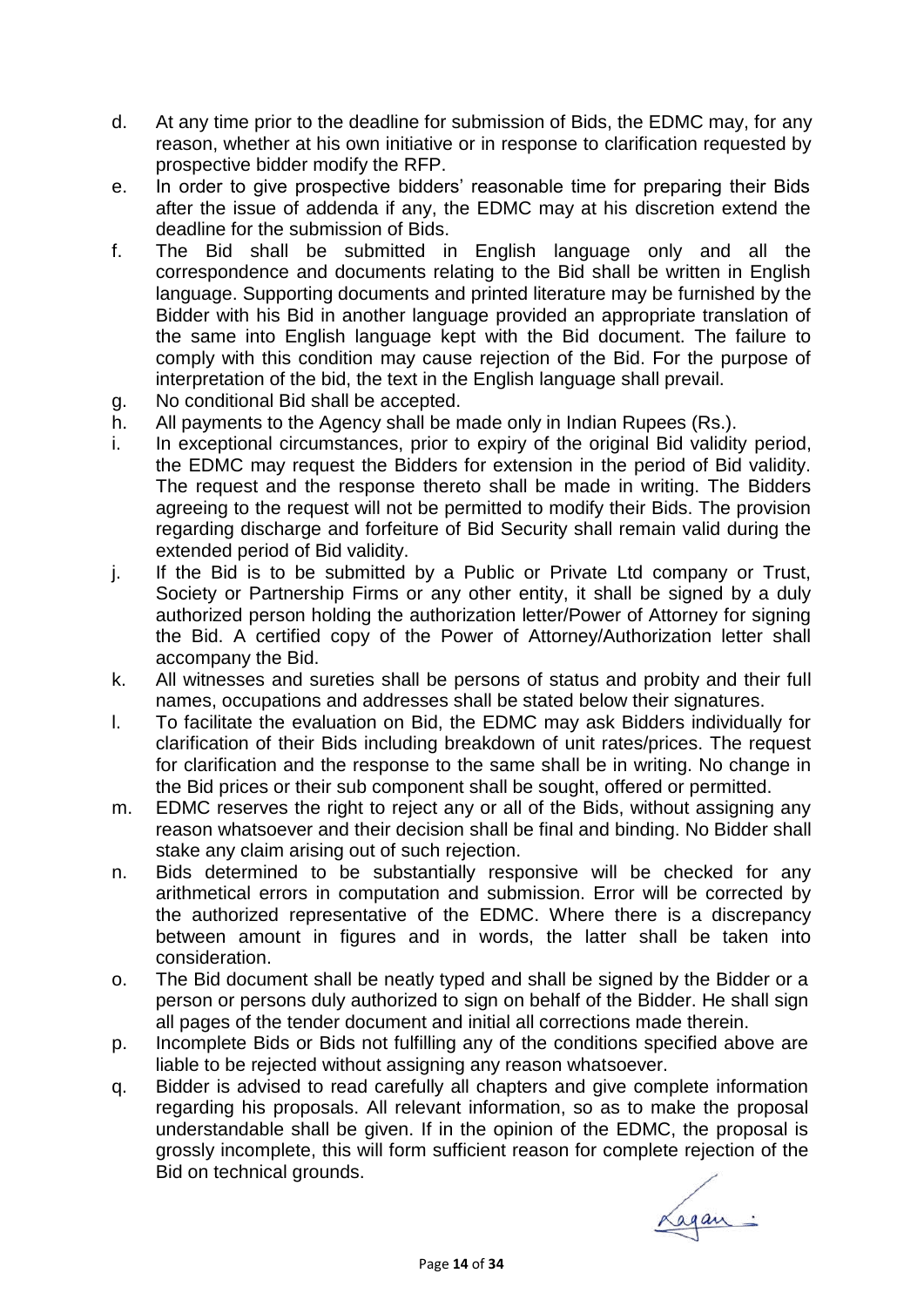#### 2.1.2 Composition of Consortium

Since EDMC require specialized services, Consortium or JV is not allowed.

#### 2.1.3 Cost of the Bidding

The Bidders shall be responsible for all of the costs associated with the preparation of their Bids and their participation in the Bidding Process. The EDMC will not be responsible or in any way liable for such costs, regardless of the conduct or outcome of the Bidding Process.

#### 2.1.4 Conflict of Interest Clause

A Bidder shall not have a conflict of interest that affects the Bidding Process. Any Bidder found to have a Conflict of Interest shall be disqualified.A Bidder shall be deemed to have a Conflict of Interest affecting the Bidding Process, if:

- (i) The Bidder, its Member or Associate (or any constituent thereof) and any other Bidder, its Member or any Associate thereof (or any constituent thereof) have common controlling shareholders or other ownership interest with another Bidder; provided that this disqualification shall not apply in cases where the direct or indirect shareholding of an Bidder, its Member or an Associate thereof (or any shareholder thereof having a shareholding of more than 26% (twenty six per cent) of the paid up and subscribed share capital of such Bidder, Member or Associate, as the case may be) in the other Bidder is less than 26% (twenty six per cent) of the subscribed and paid up equity share capital thereof; provided further that this disqualification shall not apply to any ownership by a bank, insurance company, pension fund, non-banking financial institution licensed by the Reserve Bank of India, or a public financial institution referred to in section 4 A of the Companies Act, 1956. Indirect shareholding held through one or more intermediate persons shall be computed as follows: (aa) where any intermediary is controlled by a person through management control or otherwise, the entire shareholding held by such controlled intermediary in any other person (the "Subject Person") shall be taken into account for computing the shareholding of such controlling person in the Subject Person; and (bb) subject always to sub-clause (aa) above, where a person does not exercise control over an intermediary, which has shareholding in the Subject Person, the computation of indirect shareholding of such person in the Subject Person shall be undertaken on a proportionate basis; provided, however, that no such shareholding shall be reckoned under this sub-clause (bb) if the shareholding of such person in the intermediary is less than 51% (fifty one per cent) of the subscribed and paid up equity shareholding of such intermediary; or
- (ii) A constituent of such Bidder is also a constituent of another Bidder; or
- (iii) Such Bidder, or any Associate thereof receives or has received any direct or indirect subsidy, grant, concessional loan or subordinated debt from any other Bidder, or any Associate thereof or has provided any such subsidy, grant, concessional loan or subordinated debt to any other Bidder, its Member or any Associate thereof; or
- (iv) Such Bidder has the same legal representative for purposes of this Application as any other Bidder; or

Lagan: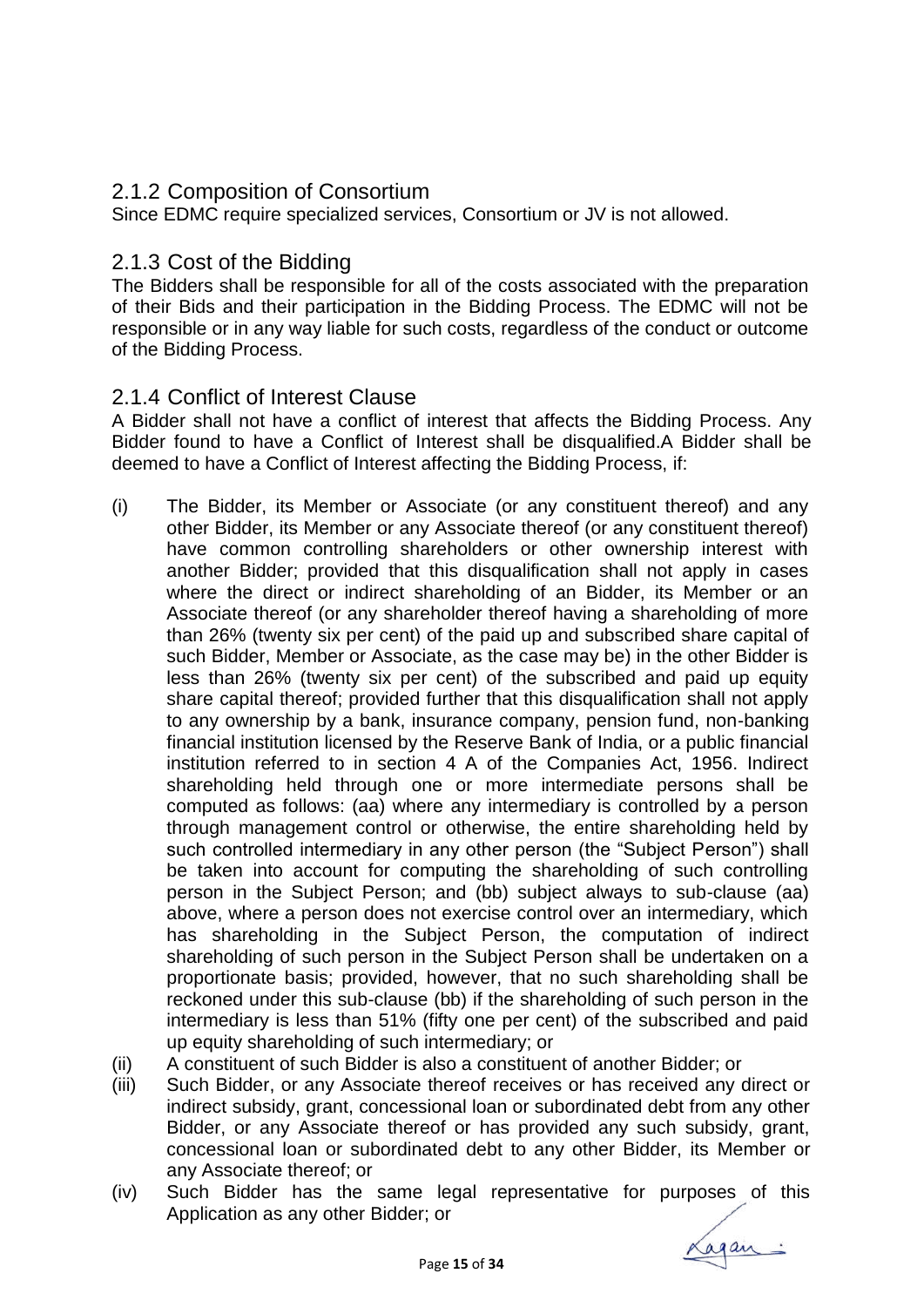- (v) Such Bidder, or any Associate thereof has a relationship with another Bidder, or any Associate thereof, directly or through common third party/ parties, that puts either or both of them in a position to have access to each other's information about, or to influence the Application of either or each other;
- (vi) Such Bidder, has participated as a consultant to the EDMC in the preparation of any documents, design or technical specifications of the Project.

#### 2.1.5 Assumption on submission of the Bid

It would be deemed that by submitting the Bid, Bidder has:

- i. Made a complete and careful examination/study of RFP document,
- ii. Satisfied himself about all matters, things and information in relation to this RFP necessary and required for submitting an informed Bid, execution of the Project in accordance with the Bidding Documents and performance of all of its obligations there under;
- iii. Acknowledged and accepted the risk of inadequacy, error or mistake in the information provided in the RFP Documents or furnished by or on behalf of the EDMC in relation to the RFP;
- iv. Acknowledged and agreed that inadequacy, lack of completeness or incorrectness of information provided in the Bidding Documents or ignorance of any of the matters referred to in this RFP hereinabove shall not be a basis for any claim for compensation, damages, extension of time for performance of its obligations, loss of profits etc. from the EDMC or a ground for Termination of the Agreement; and
- v. Agreed to be bound by the undertakings given by him under and in terms hereof.
- vi. Acknowledged that and agreed that EDMC or relating to RFP, the Bidding Documents or the Bidding Process, including any error or mistake therein or in any information or data given by the EDMC.

#### 2.1.6 Verification and Disqualification

EDMC reserves the right to verify all statements, information and documents submitted by the Bidder in response to the RFP or the Bidding Documents and the Bidder shall, when so required by EDMC, make available all such information, evidence and documents as may be necessary for such verification. Any such verification or lack of such verification, by the EDMC shall not relieve the Bidder of its obligations or liabilities hereunder nor will it affect any rights of the EDMC there under.

The EDMC reserves the right to reject any Bid and appropriate the Bid Security if:

- a. At any time, a material misrepresentation is made by a Bidder or uncovered by the EDMC or
- b. The Bidder does not provide, within the time specified by the EDMC, the supplemental information sought by the EDMC for evaluation of the Bid. Such misrepresentation/ improper response shall lead to the disqualification of the Bidder.
- c. In case it is found during the evaluation or at any time before signing of the Agreement or after its execution and during the period of subsistence thereof, including the Concession thereby granted by the EDMC, that one or more of the pre-qualification conditions have not been met by the Bidder, or the Bidder has made material misrepresentation or has given any materially incorrect or false information, the Bidder shall be disqualified forthwith. In such an event,

again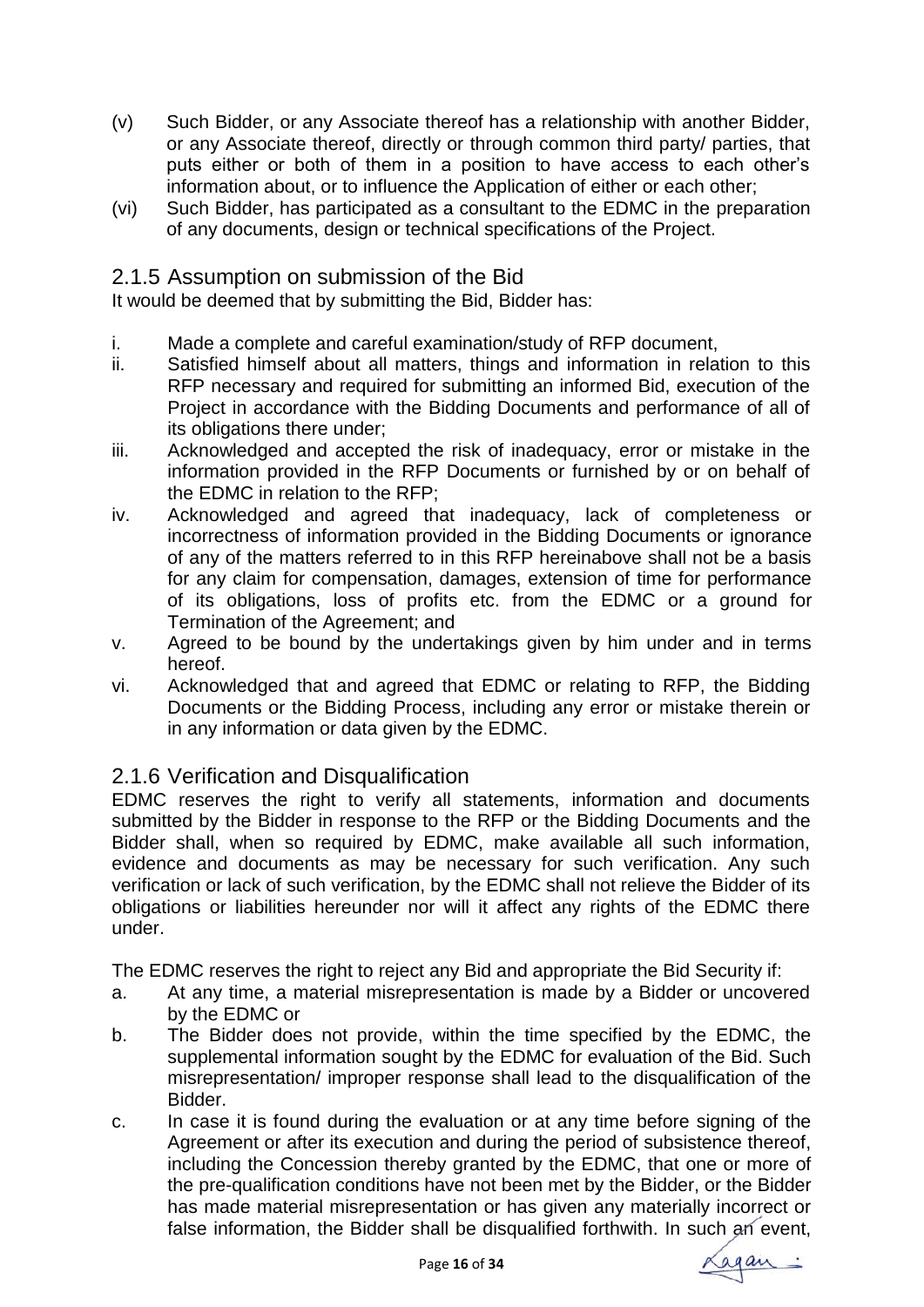the EDMC shall be entitled to forfeit and appropriate the Bid Security or Performance Security, as the case may be, as Damages, without prejudice to any other right or remedy that may be available to the EDMC under the Bidding Documents and/or the Agreement, or otherwise.

#### 2.1.7 Format and Signing of Bid

- a. The Bidder shall provide all the information in the format given in this RFP. EDMC would evaluate only those Bids that are received in required formats on time and, complete in all respects. Incomplete / Conditional Bids shall be liable to rejection.
- b. The bidder shall prepare and submit 1 (one) original set of the Bid (together with the documents required to be submitted pursuant to this RFP).
- c. Any non-adherence of these instructions shall make the Bid liable to rejection. No correction, erasures or overwriting shall be permissible in the Financial Bid.

#### 2.1.8 Late bids

Bids received by EDMC after the specified time on the Bid Due Date shall not be eligible for consideration and shall be summarily rejected.

#### 2.1.9 Contents of Bid

The Bid shall be submitted as under:

#### **Envelope A – Technical Proposal**

The Technical Proposal shall comprise of the following:

- i. Letter of Bid submission duly signed by the authorized representative of the Bidder (Annexure-I)
- ii. Demand draft given towards Bid Document & processing fee of Rs. 2,000/-
- iii. Bid Security (EMD) of Rs.50,000/- (Rupees Fifty Thousand only.) Bid Security should be placed with Technical Proposal in the same envelope.
- iv. Creditable works done by the company for local bodies for Municipal Solid Waste management.
- v. Bidder Details as per the format specified in Annexure
- vi. Technical Capacity details as per the formats specified in Annexure
- vii. Anti-Collusion Certificate

All these documents shall be bound together & numbered serially (Loose documents/ papers will not be entertained). Any Bid not containing any of the above documents shall be liable to be rejected.

#### **Envelope B – Financial Bid**

The Financial Bid shall be submitted as per the given RFP.

If the Bid Documents are not sealed and marked as instructed above, the EDMC assumes no responsibility for the misplacement or premature opening of the contents of the Bid submitted. Bids submitted by fax, telex, telegram or e-mail shall not be entertained and shall be rejected.

#### 2.1.10 Modification/Substitution/Withdrawal of Bids

a. The Bidder may, with prior approval of EDMC but before the Bid Due Date, modify, substitute or withdraw its Bids after submission, provided that written

again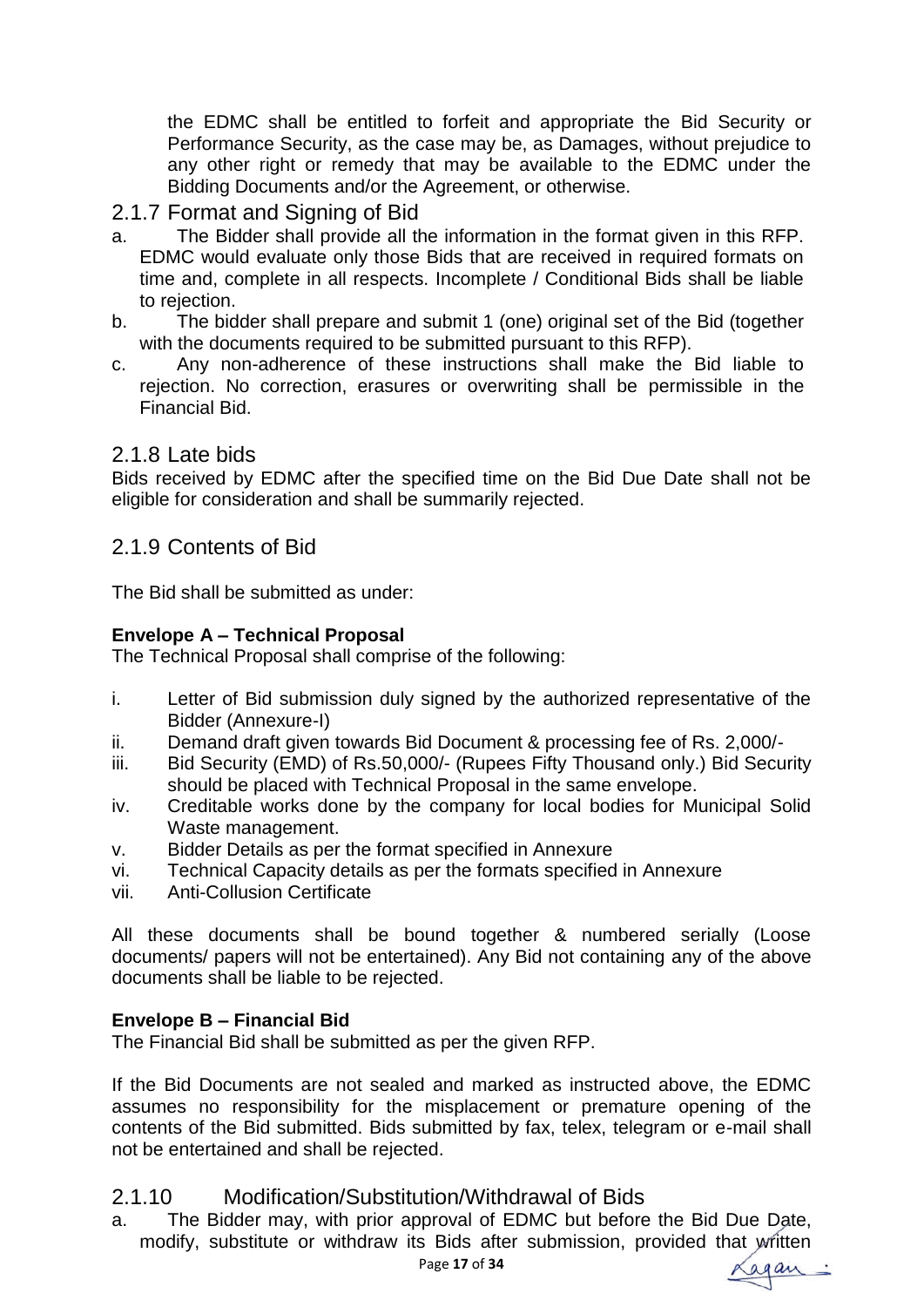notice of the modification, substitution or withdrawal is received by EDMC, 24 hours before the Bid Due Date and time. No Bid shall be modified or substituted or withdrawn by the Bidder after the Bid Due Date.

- b. The modification, substitution or withdrawal notice shall be prepared, sealed, marked, and delivered to EDMC in accordance with the requirements of this RFP, with the envelopes being additionally marked "MODIFICATION", "SUBSTITUTION" or "WITHDRAWAL", as appropriate.
- c. Any alteration/ modification in the Bid or additional information supplied subsequent to the Bid Due Date, unless the same has been expressly sought for by the EDMC, shall be rejected.
- d. Any correspondence after the Bid Due Date conveying any modifications of Bid or stipulating any conditions for acceptance of the Bids by Bidder shall be summarily rejected. In such a case, the Bidders original Bid will be considered ignoring any such correspondence or modification.

### 2.1.11 Rejection of Bids

- a. Notwithstanding anything contained in this RFP, the EDMC reserves the right to accept or reject any Proposal and to annul the Bidding Process and reject all Proposals, at any time without any liability or any obligation for such acceptance, rejection or annulment, without assigning any reasons whatsoever.
- b. The EDMC reserves the right to reject any Proposal if:
- (i) At any time, a material misrepresentation is made or uncovered, or
- (ii) Such misrepresentation/improper response would lead to the disqualification of the Bidder.
- (iii) The Bidder does not respond promptly and thoroughly to requests for supplemental information required for the evaluation of the Proposal.

#### 2.1.12 Validity of Bids

- a. The Bid submitted by a Bidder shall be valid for minimum period of 90 (Ninety) days from the Bid Due Date. No conditional validity in whatsoever form shall be accepted by the EDMC.
- b. No Bidder shall submit more than one Bid for the Project.

#### 2.1.13 Confidentiality

Information relating to the examination, clarification, evaluation and recommendation for the Bidders shall not be disclosed to any person who is not officially concerned with the process or is not a retained professional advisor advising the EDMC in relation to or matters arising out of, or concerning the Bidding Process. The EDMC will treat all information, submitted as part of the Bid, in confidence and will require all those who have access to such material to treat the same in confidence. The EDMC may not divulge any such information unless it is directed to do so by any statutory entity that has the power under law to require its disclosure or is to enforce or assert any right or privilege of the statutory entity and/ or the EDMC or as may be required by law or in connection with any legal process.

## 3. EVALUATION OF BIDS

The Technical Bid submitted by the Bidder shall form the base for evaluation of the capability of the firm.

again: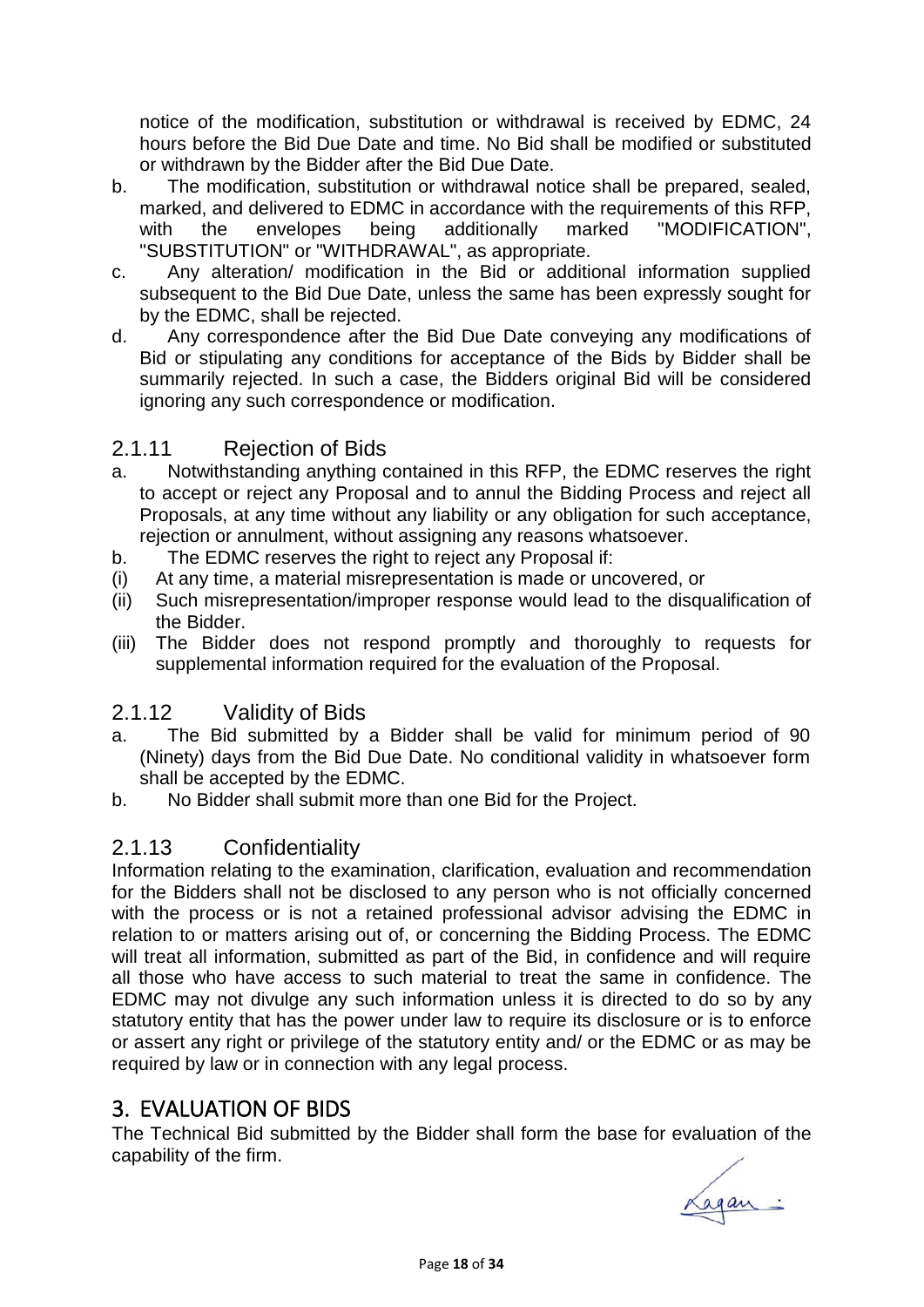#### 3.1 Bid Evaluation Criteria

#### 3.1.1 Technical Criteria:

The Corporation has adopted a single stage (QCBS) selection process (collectively the "Selection Process") in evaluating the Bid s comprising qualification

In the first step, the Bidders shall be evaluated for their compliance with the qualification requirements as specified. Based on the evaluation of Qualification Documents, qualified Bidders shall be short-listed for further evaluation.

In the second step, evaluation of technical Bid shall be carried out. Bidders securing 60% of the Total marks shall be deemed to have qualified for further evaluation.

In the Third Step, the Financial Bid of the qualified bidders shall be opened and shall be evaluated on as per QCBS (Quality and Cost Based Selection) method. The formula shall be 60:40. The 60% score shall be of Technical and 40% shall be Financial.The highest score ranked bidder shall be Preferred or Selected Bidder.

#### 3.1.2 Financial Criteria:

To allow comparison on a common basis, each Financial Bid will be carefully scrutinized and Quoted Total Price (QTP) will be determined. The Financial Bid with the lowest QTP will receive the maximum score of 100 marks. The score for each other Financial Bid will be inversely proportional to its QTP and will be computed as follows:

 $St = 100 \times Fm / F$  where: Sf is the financial score of the Financial Bid being evaluated; Fm is the QTP of the lowest priced Financial Bid; F is the QTP of the Lowest Financial Bid under consideration.

Following completion of the evaluation of Technical and Financial Bids, the final ranking of the Bids will be determined. This will be done by applying a weight of 0.60 (60%) and 0.40 (40%) respectively to the technical and financial score of each evaluated qualifying Technical and Financial Bid and then computing the relevant combined total score for each Consultant.

**The Bids shall be ranked as per their total score arrived as per the above quoted method.The bidder scoring highest total marks based on the cumulative technical and financial evaluation shall be the selected as consultant.**

| Sr. | <b>Particulars</b>                                                                                                                                                                                                                                                         | Max.<br><b>Marks</b> |
|-----|----------------------------------------------------------------------------------------------------------------------------------------------------------------------------------------------------------------------------------------------------------------------------|----------------------|
|     | Company listed under SBM, MoHUA, New Delhi (Waste to Wealth,<br>ready reckoner, 2017 in at least 5 category)<br>Min. 5 Cat.(10marks)<br>6 Cat. (15 marks)<br>Above 7 Cat.(20marks)<br>(To attach an affidavit listing the categories under which the<br>company is listed) | 20                   |
|     | $D = -40 - 694$                                                                                                                                                                                                                                                            |                      |

3.1.3 Evaluation Marking Criteria: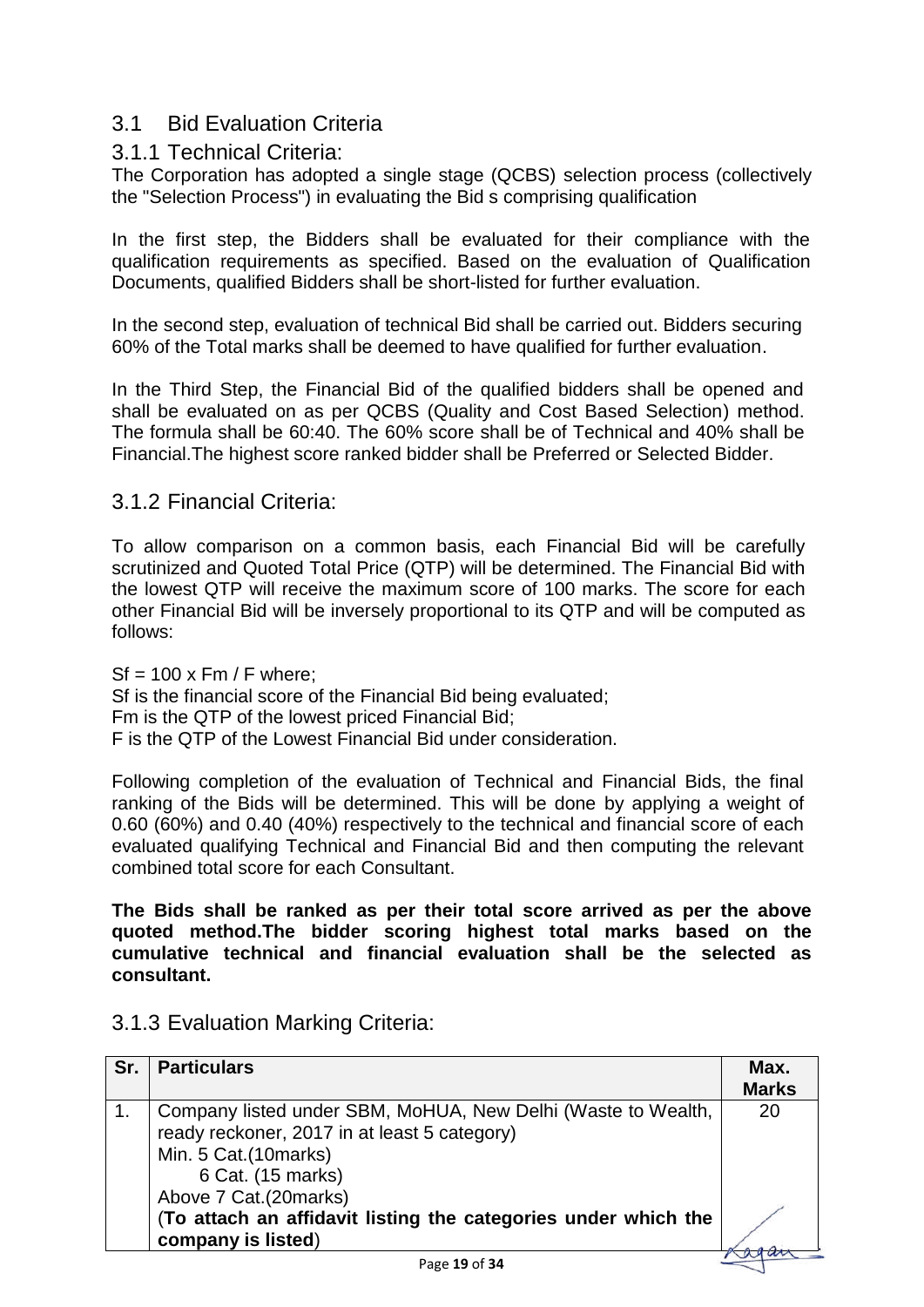| 2.<br>Having an accumulative turnover of over Rs.1.0 Crore in last 3<br>fiscal year i.e. (FY: 2017-18; 18-19; 19-20)<br>Min. Rs.1.0Crore to Rs.1.50Crore (5marks)<br>Between Rs.1.50Crore to 2.00Crore (10marks)<br>Above Rs.2.00Crore (15marks)<br>(To attach audited Annual Turnover Certificate, issued by<br><b>Chartered Accountant)</b>                                                                                                              | 15  |
|------------------------------------------------------------------------------------------------------------------------------------------------------------------------------------------------------------------------------------------------------------------------------------------------------------------------------------------------------------------------------------------------------------------------------------------------------------|-----|
| Proposed Team Leader's Work Experience engaged directly with<br>3.<br>ULBs/ Ministry, either under PMU/PMC/PIU or as consultant/<br>Expert on contract.<br>Min. 5years: (10marks)<br>Every additional 5years experience will add (5marks) more to a<br>maximum 25marks (20years experience)<br>(To attach self-attested/certified resume of the key technical<br>experts/ staffs, highlighting the work experience, serving with<br><b>ULBs/ Ministry)</b> | 20  |
| Experience of company in handling multiple projects in last 3years:<br>4.<br>a) Consultancy in SBM/ Sanitation/ Waste Management(10marks)<br>b) Experience in Waste Management & Operation (10marks)<br>c) Experience in Waste Management Technology Sales<br>_&<br>Services (10marks)<br>d) All above (30marks)<br>(To attach work orders/ certificate of project execution-self<br>certified)                                                            | 30  |
| Company empaneled with any ULB/ Authority (Govt) for providing<br>5.<br>waste management services;<br>a) With one ULB/ Authority (5marks)<br>b) More than one ULB/ Authority (10 marks)<br>(Bidder to attach the empanelment certificate issued by the<br><b>Government authority)</b>                                                                                                                                                                     | 10  |
| Experience of handling any single consulting assignment either<br>6.<br>directly or as sub-contracted assignment, worth over Rs.5.0Lac/<br>month.<br>(To attach self-attested/ certified copy of the work order<br>issued by the principle client/ employer)                                                                                                                                                                                               | 5   |
| <b>Total Marks</b>                                                                                                                                                                                                                                                                                                                                                                                                                                         | 100 |

#### 3.2 Tests of Responsiveness

Prior to evaluation of Bids, the EDMC shall determine whether each Bid is responsive to the requirements of this RFP. A Bid shall be considered responsive only if:

- 1. It is received as per the format mentioned in the RFP
- 2. It is received by the Bid Due Date
- 3. It is signed, sealed, bound together in hard cover and marked as prescribed.
- 4. It is accompanied by the Bid Security as specified in the RFP.
- 5. It is accompanied by the Power(s) of Attorney
- 6. it contains all the information (complete in all respects) as requested in this RFP and/or Bidding Documents (in formats same as those specified);
- 7. The Proposal adheres to and mentions the Proposal Validity Period It does not contain any condition or qualification; and
- 8. It is not non-responsive in terms hereof.

<u>Lagan:</u>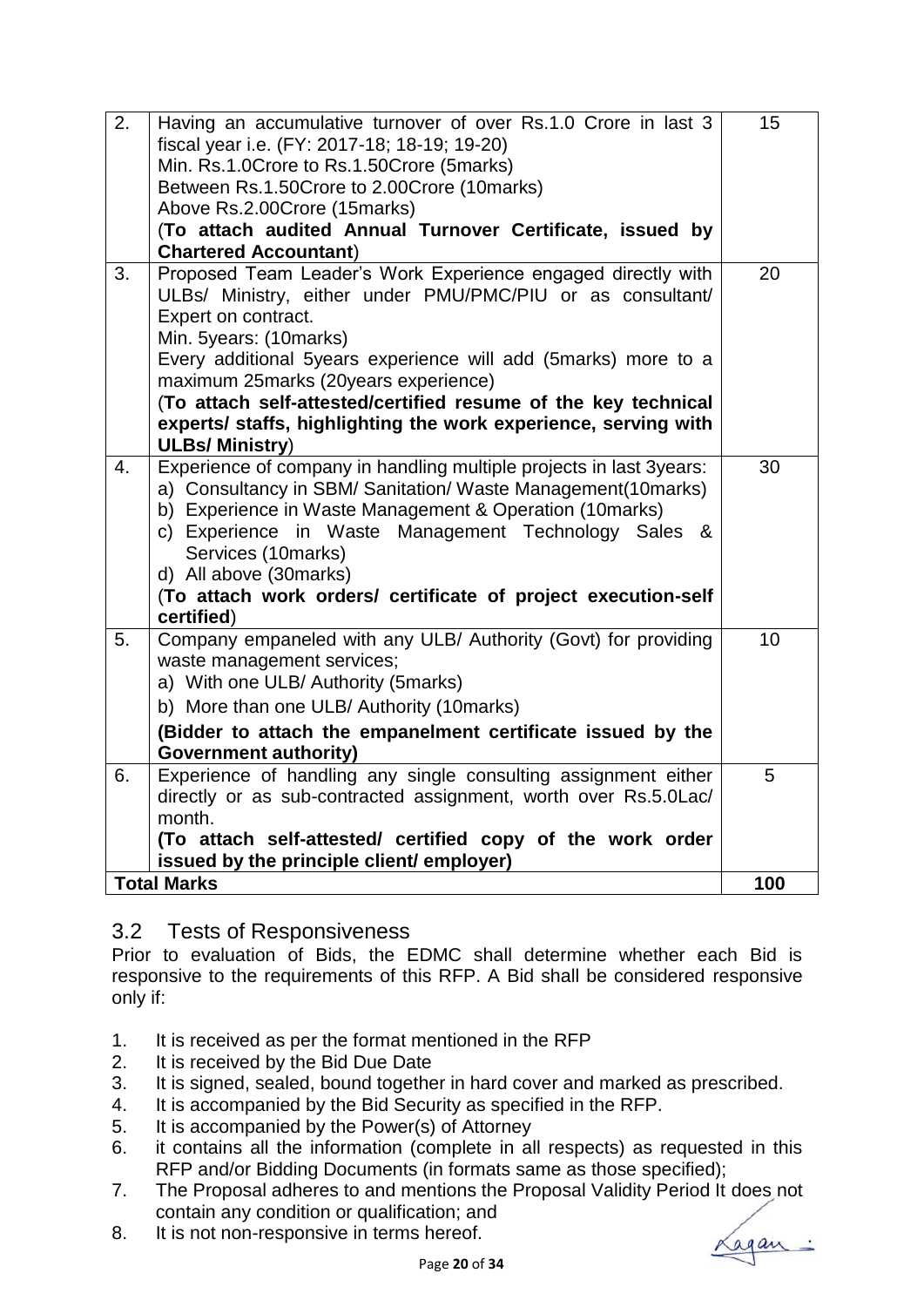The EDMC reserves the right to reject any Bid which is non-responsive and no request for alteration, modification, substitution or withdrawal shall be entertained by the EDMC in respect of such Bid.

Any Bidder or its Associate should have, during the last three years neither failed to perform on any agreement, as evidence by imposition of a penalty by an arbitral or Judicial Authority or a Judicial pronouncement or arbitration award, nor been expelled from any project or contract by any public authority nor have had any contract Terminated by any public authority for breach on its part.

#### 3.3 Notification and issue of Letter of Award

- a) The Preferred/Selected Bidder shall be notified in writing by the EDMC as evidenced by issue of Letter of Award (LOA) to the Preferred Bidder.
- b) The successful Bidder shall confirm his acceptance of the LOA issued by the EDMC within 7 (seven) days as evidenced by signing and sending a copy of the LOA issued. In the event the duplicate copy of the LOA duly signed by the Selected Bidder is not received by the stipulated date, the EDMC may, unless it consents to extension of time for submission thereof, appropriate the Bid Security of such Bidder on account of failure of the Selected Bidder to acknowledge the LOA, and the next successful/eligible Bidder may be considered.
- c) After the acknowledgement of the LOA as aforesaid by the Selected Bidder, it shall execute the Agreement within the period prescribed within such further time as the EDMC may agree to in its sole discretion. The Selected Bidder shall not be entitled to seek any deviation in the Agreement
- d) The Authority will notify other Bidders that their Proposals have not been accepted and their Bid Security will be returned as promptly as possible as set out in various provisions in this RFP document.

#### 3.4 Right to Accept or Reject Proposal

The EDMC reserves the right to accept or reject any or all of the Proposals without assigning any reason and to take any measure as it may deem fit, including annulment of the bidding process, at any time prior to award of Concession, without liability or any obligation for such acceptance, rejection or annulment.

- a) The EDMC reserves the right to invite revised Proposals from Bidders with or without amendment of the RFP at any stage, without liability or any obligation for such invitation and without assigning any reason
- b) The EDMC reserves the right to reject any Proposal if at any:
	- i. a material misrepresentation made at any stage in the bidding process is uncovered; or
	- ii. the Bidder does not respond promptly and thoroughly to requests for supplemental information required for the evaluation of the Proposal.
	- iii. This would lead to the disqualification of the Bidder. If such disqualification / rejection occurs after the Proposals have been opened and the Preferred Bidder gets disqualified / rejected, then the EDMC reserves the right to:

Lagan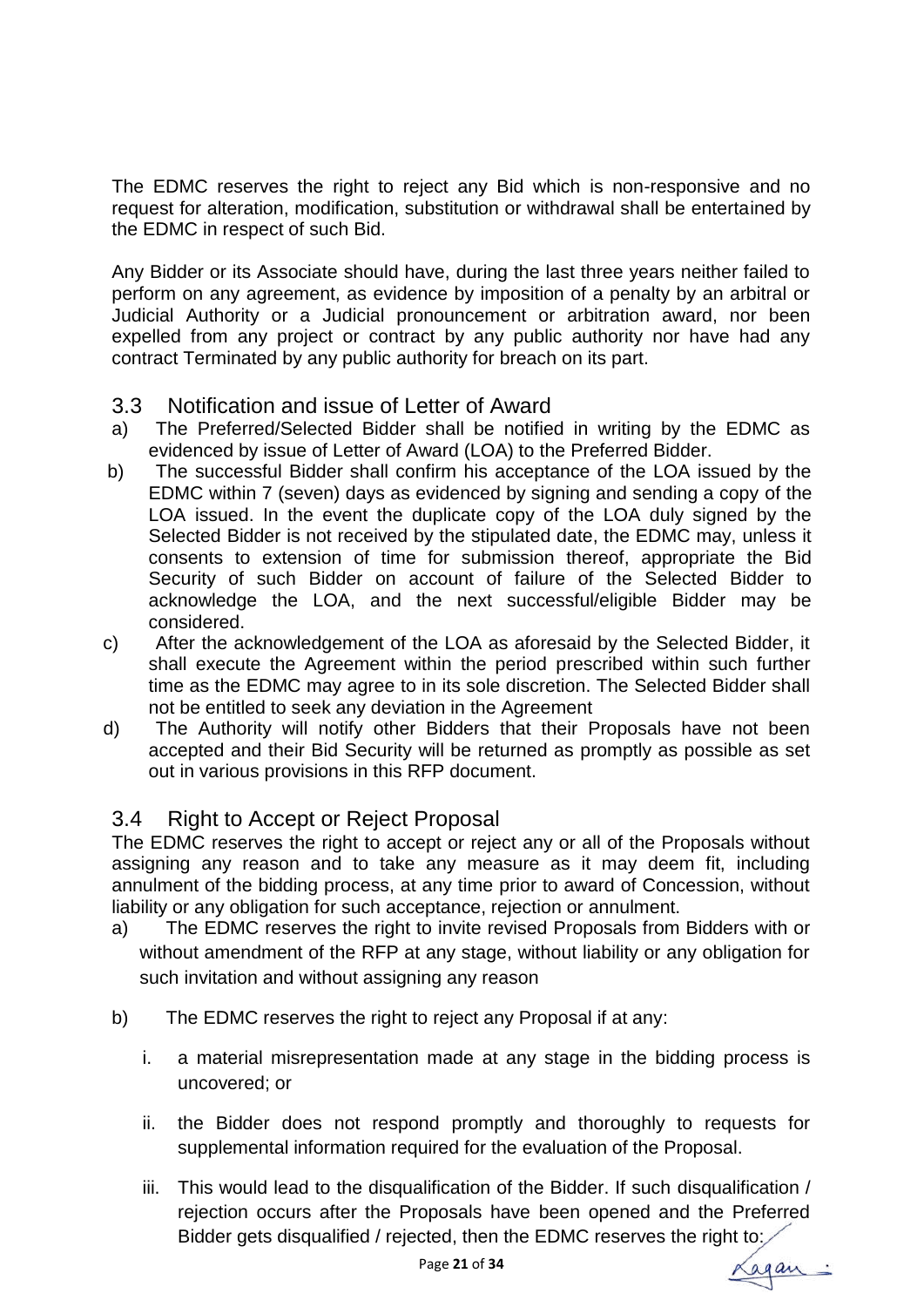- declare the Bidder proposing the next lowest valid Bid Tipping fees as the Preferred Bidder and where warranted, invite such Bidder to equal or better the Financial Proposal submitted by such disqualified Preferred Bidder; or
- take any such measure as may be deemed fit in its sole discretion, including annulment of the bidding process.

#### 3.5 Contacting the EDMC during Bid Evaluation

Bids shall be deemed to be under consideration immediately after they are opened and until such time the EDMC makes official intimation of award/ rejection to the Bidders. While the Bids are under consideration, Bidders and/ or their representatives or other interested parties are advised to refrain, save and except as required under the Bidding Documents, from contacting by any means, the EDMC and/ or their employees/ representatives on matters related to the Bids under consideration.

Lagan: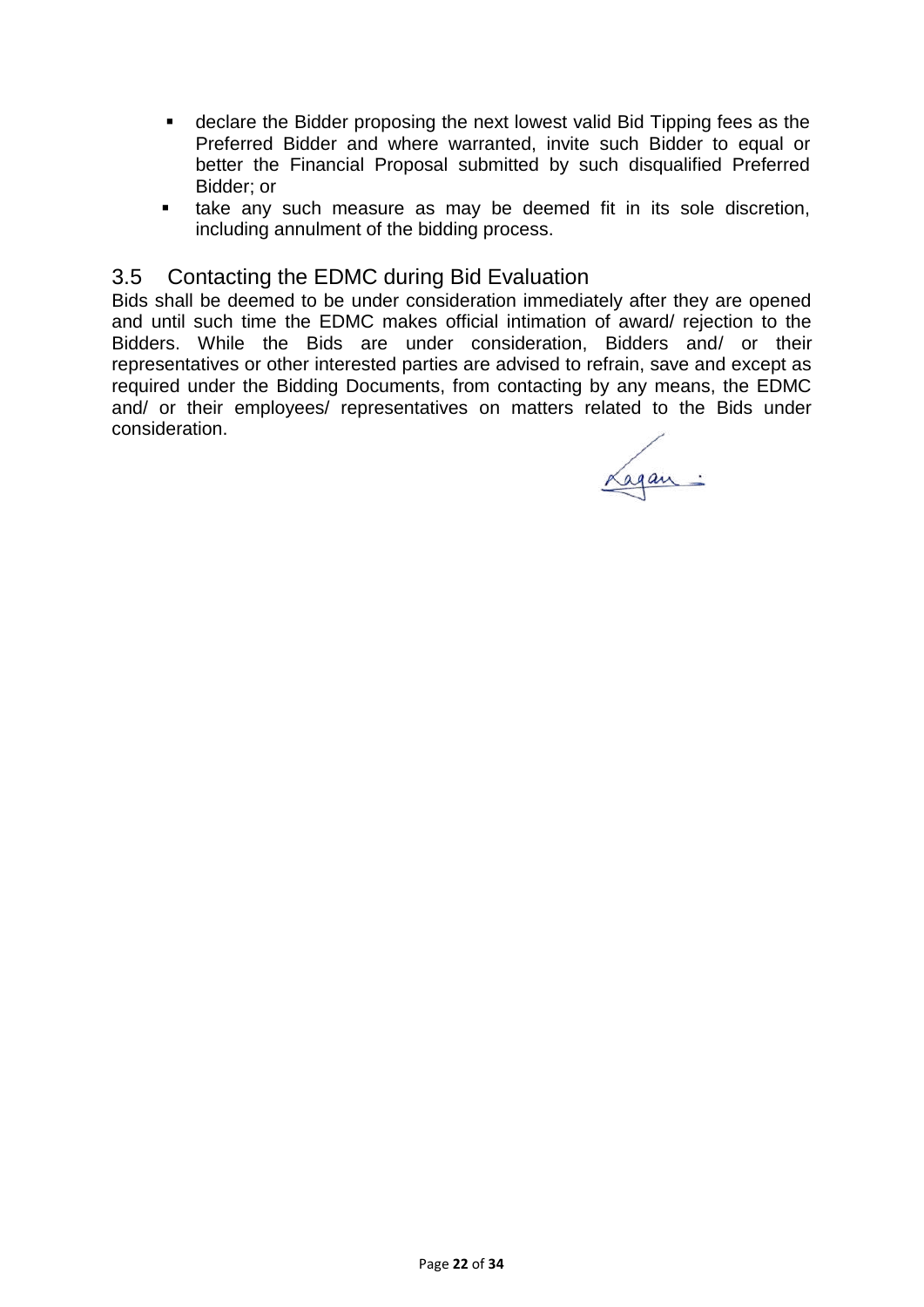# 4. TIMEFRAME FOR EXECUTION OF WORK

Within 10 days of the issue of LoA, the Selected Bidder shall submit to the EDMC its program in keeping with time frame prescribed to undertake the works. The progress & planning of works shall be reviewed from time to time and may modify the same depending upon the exigencies of the work and stage of the works.

# 5. SPECIAL CONDITIONS

#### 5.1 Payments

- a) The bid has to be quoted on fixed monthly fee towards the PMC support with desired number of resources as mentioned in the RFP.
- b) The contract payment will be made on a monthly basis to the Agency duly making deductions (if any, towards the taxes applicable as per the Government Rules).
- c) Consultant shall submit his monthly bill in the 1st week of every month.
- d) Income Tax as per statutory provision shall be borne by the Consultant. The corporation shall deduct all statutory taxes like advance Income Tax, etc. from monthly payments being made to the Consultant.
- e) GST (if any) shall be the responsibility of and payable by the Consultant. The GST shall included in the quoted prices by the bidder.

# 6. FRAUD AND CORRUPT PRACTICES

The Bidders and their officers, employees, agents and advisers shall observe the highest standard of ethics during the Bidding Process and subsequent to the issue of the LOA and during the subsistence of the Agreement. Notwithstanding anything to the contrary contained herein, or in the LOA or the Agreement, the EDMC may reject a Bid, withdraw the LOA, or Terminate the Agreement, as the case may be, without being liable in any manner whatsoever to the Bidders or the Selected Bidder or the Agency, as the case may be, if it determines that the Bidders or the Selected Bidder or the Agency, as the case may be, has directly or indirectly or through an agent, engaged in corrupt practice, fraudulent practice, coercive practice, undesirable practice or restrictive practice as mentioned in this RFP in the Bidding Process. In such an event, the EDMC shall be entitled to forfeit and appropriate the Bid Security or Performance Security, as the case may be, as Damages, without prejudice to any other right or remedy that may be available to the EDMC under the Bidding Documents and/ or the Agreement, or otherwise.

Without prejudice to the rights and remedies which the EDMC may have under the LOA or the Agreement, or otherwise if Bidder(s) or Selected Bidder or Agency, as the case may be, is found by the EDMC to have directly or indirectly or through an agent, engaged or indulged in any corrupt practice, fraudulent practice, coercive practice, undesirable practice or restrictive practice as mentioned in this RFP during the Bidding Process, or after the issue of the LOA or the execution of the Agreement, such Bidder(s) or Selected Bidder or Agency, as the case may be, shall not be eligible to participate in any tender or RFP issued by the EDMC during a period of 2 (two) years from the date such Bidder or Selected Bidder or Agency, as the case may be, is found by the EDMC to have directly or indirectly or through an agent, engaged or indulged in any corrupt practice, fraudulent practice, coercive practice, undesirable practice or restrictive practices, as the case may be.

again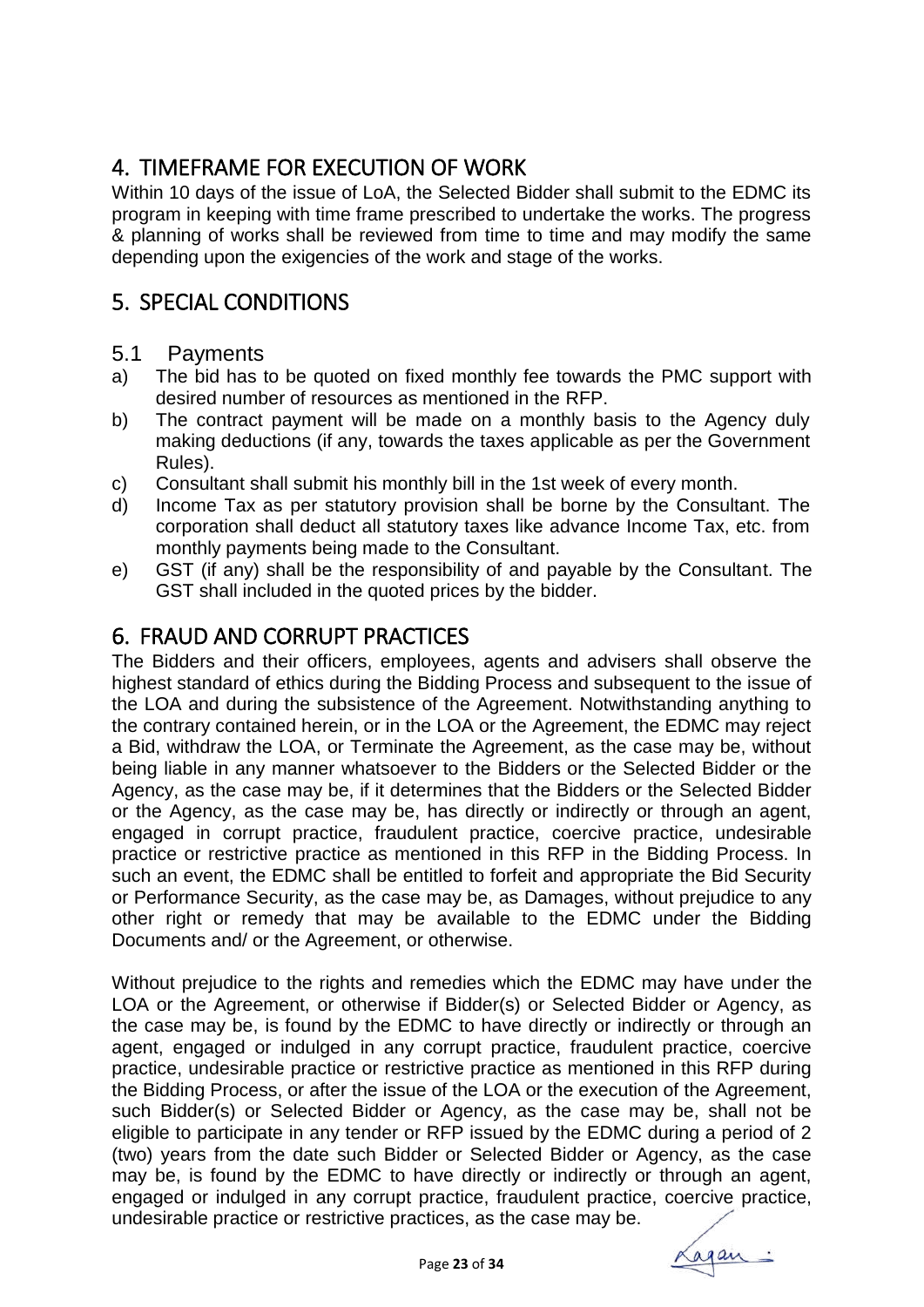For the purposes of this Section, the following terms shall have the meaning as assigned to them:

- a. "Corrupt practice" means (i) the offering, giving, receiving, or soliciting, directly or indirectly, of anything of value to influence the actions of any person connected with the Bidding Process (for avoidance of doubt, offering of employment to or employing or engaging in any manner whatsoever, directly or indirectly, any official of the EDMC/Authority who is or has been associated in any manner, directly or indirectly, with the Bidding Process or the LOA or has dealt with matters concerning the Agency Agreement or arising there from, before or after the execution thereof, at any time prior to the expiry of one year from the date such official resigns or retires from or otherwise ceases to be in the service of the EDMC/Authority, shall be deemed to constitute influencing the actions of a person connected with the Bidding Process; or (ii) engaging in any manner whatsoever, whether during the Bidding Process or after the issue of the LOA or after the execution of the Agreement, as the case may be, any person in respect of any matter relating to the Project or the LOA or the Agreement, who at any time has been or is a legal, financial or technical adviser of the EDMC in relation to any matter concerning the Project in the past but its assignment expired or was terminated 6 (six) months prior to the date of issue of RFP for the Project. Nor will this disqualification apply where such adviser is engaged after a period of 3 (three) years from the date of signing of the Agreement;
- b. "Fraudulent practice" means a misrepresentation or omission of facts or suppression of facts or disclosure of incomplete facts, in order to influence the Bidding Process;
- c. "Coercive practice" means impairing or harming, or threatening to impair or harm, directly or indirectly, any person or property to influence any person's participation or action in the Bidding Process;
- d. "Undesirable practice" means (i) establishing contact with any person connected with or employed or engaged by the EDMC/ Authority with the objective of canvassing, lobbying or in any manner influencing or attempting to influence the Bidding Process; or (ii) having a Conflict of Interest; and
- e. "Restrictive practice" means forming a cartel or arriving at any understanding or arrangement among Bidders with the objective of restricting or manipulating a full and fair competition in the Bidding Process.

### 7. MISCELLANEOUS

The Bidding Process shall be governed by, and construed in accordance with, the laws of India and the Courts at East Delhi shall have exclusive jurisdiction over all disputes arising under, pursuant to and/ or in connection with the Bidding Process.

The EDMC, in its sole discretion and without incurring any obligation or liability, reserves the right, at any time, to;

- a. suspend and/or cancel the Bidding Process and/ or amend and/ or supplement the Bidding Process or modify the dates or other terms and conditions relating thereto;
- b. consult with any Bidder in order to receive clarification or further information;<br> $\overline{a}$  Page 24 of 34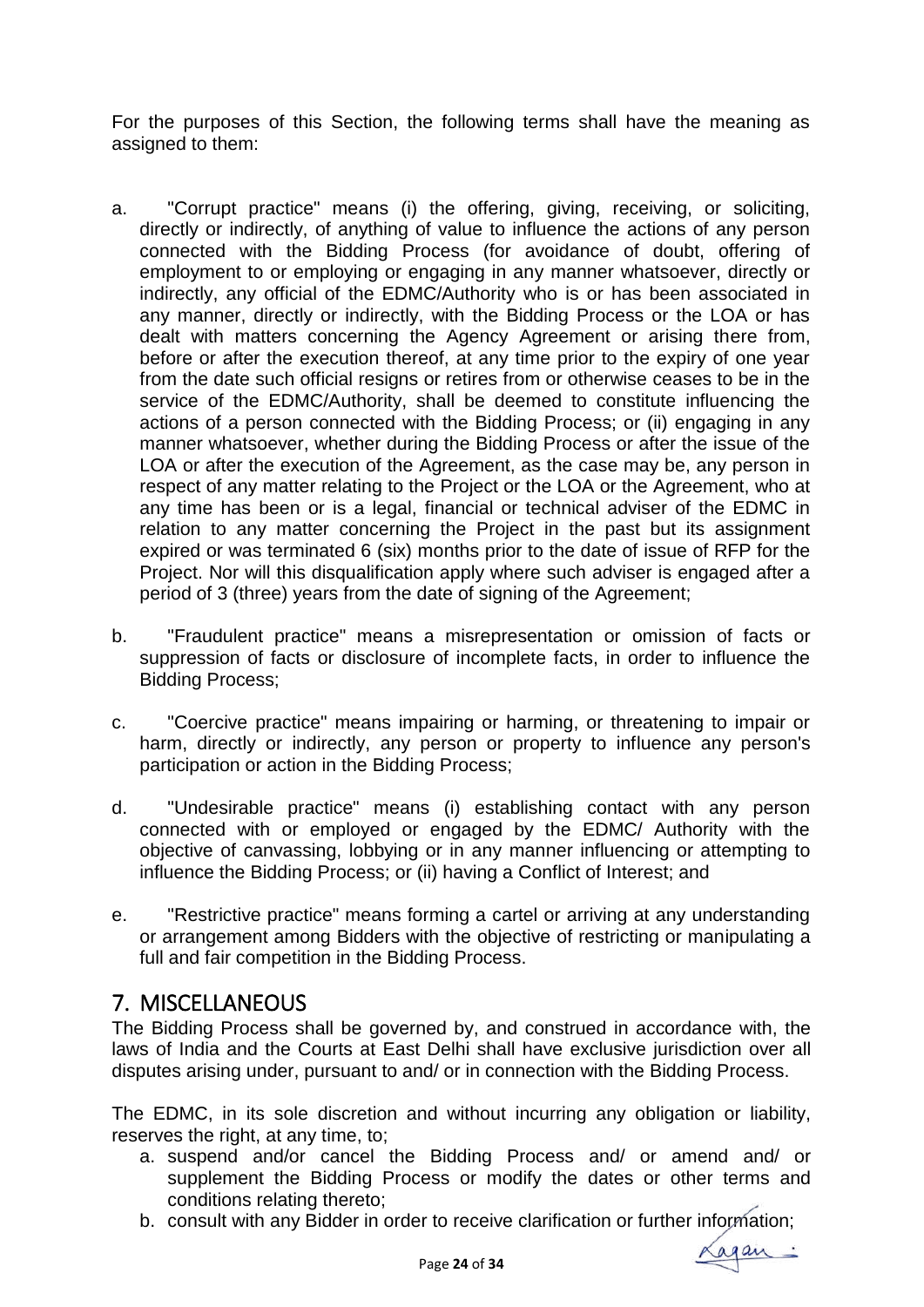- c. retain any information and/ or evidence submitted to the EDMC by, on behalf of, and/ or in relation to any Bidder; and/ or
- d. independently verify, disqualify, reject and/ or accept any and all submissions or other information and/ or evidence submitted by or on behalf of any Bidder.

It shall be deemed that by submitting the Bid, the Bidder agrees and releases the EDMC, it employees, agents and advisers, irrevocably, unconditionally, fully and finally from any and all liability for claims, losses, damages, costs, expenses or liabilities in any way related to or arising from the exercise of any rights and/ or performance of any obligations hereunder, pursuant hereto and/ or in connection herewith and waives any and all rights and/ or claims it may have in this respect, whether actual or contingent, whether present or future.

Lagan: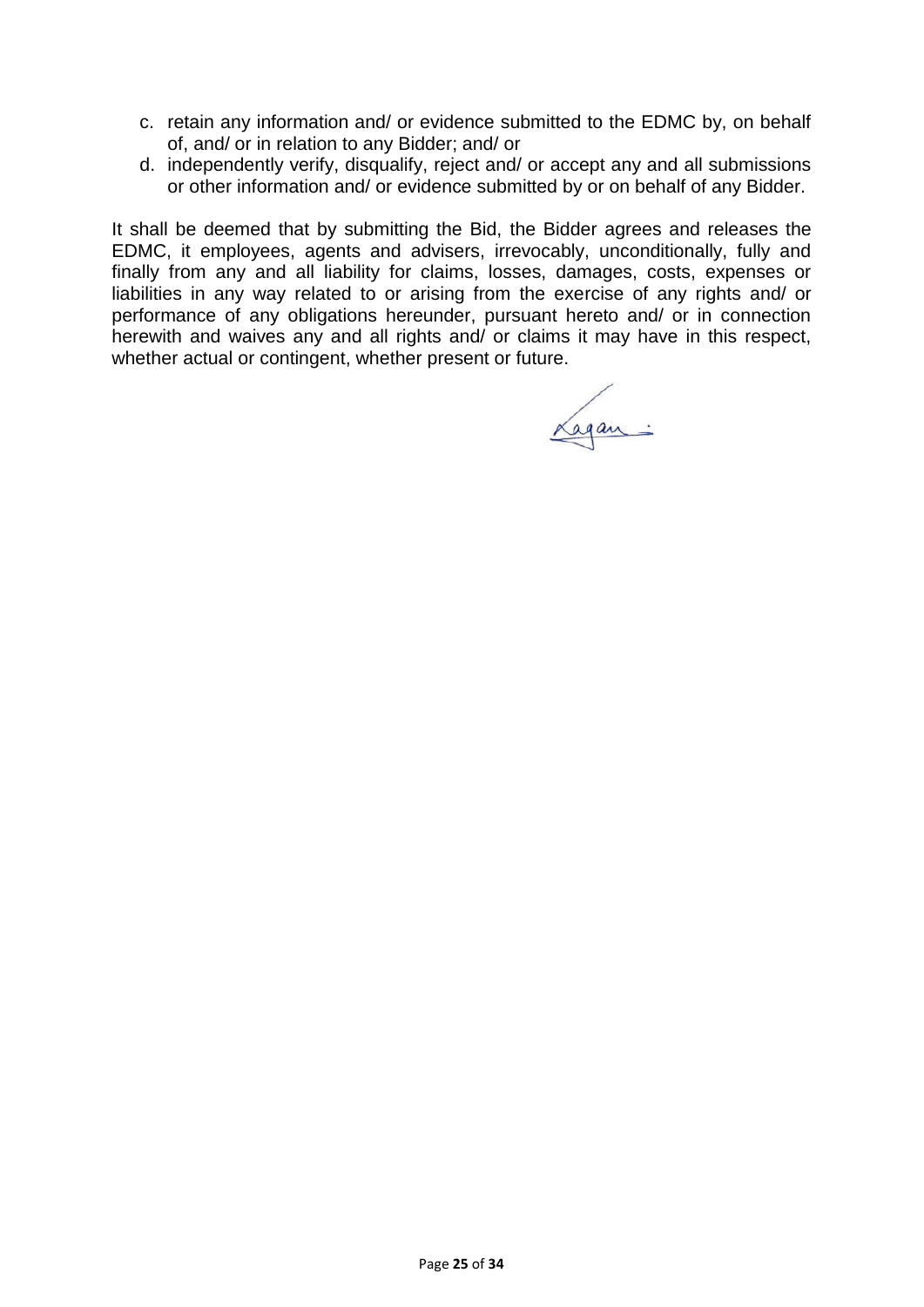### **ANNEXURES**

### ANNEXURE-I: LETTER COMPRISING THE BID

Dated: dd-mm-yyyy

**To,**

#### **The Commissioner**

EAST DELHI MUNICIPAL CORPORATION Delhi

SUBJECT: APPOINTMENT OF CONSULTANT FOR PROVIDING ADVISORY/ CONSULTING SERVICES TO EDMC TO IMPLEMENT BEST PRACTICES OF SOLID WASTE MANAGEMENT/ SANITATION, SWACHH BHARAT MISSION GUIDELINES AND SWACHH SURVEKSHAN-2021; ALONG WITH HAND-HOLDING SUPPORT TO CORPORATION ON PLANNING, IMPLEMENTATION, SUPERVISION AND MONITORING OF VARIOUS ON-GOING SBM & OTHER URBAN SANITATION RELATED PROJECTS.

Dear Sir,

With reference to your RFP document dated dd-mm-yyyy, I/we, having examined the Bidding Documents and understood their contents, hereby submit my/our Bid for the aforesaid Project.

The Bid is unconditional and unqualified.

- 1. I/ We acknowledge that the Authority will be relying on the information provided in the Bid and the documents accompanying the Bid for selection of the Agency for the aforesaid Project, and we certify that all information provided therein is true and correct; nothing has been omitted which renders such information misleading; and all documents accompanying the Bid are true copies of their respective originals.
- 2. This statement is made for the express purpose of our selection as Agency for the [design, construction, operation and maintenance] of the aforesaid Project.
- 3. I/ We shall make available to the Authority any additional information it may find necessary or require to supplement or authenticate the Bid.
- 4. I/ We acknowledge the right of the EDMC to reject our Bid without assigning any reason or otherwise and hereby waive, to the fullest extent permitted by applicable law, our right to challenge the same on any account whatsoever.
- 5. I/ We certify that in the last three years, we or our Associates have neither failed to perform on any contract, as evidenced by imposition of a penalty by an arbitral or judicial authority or a judicial pronouncement or arbitration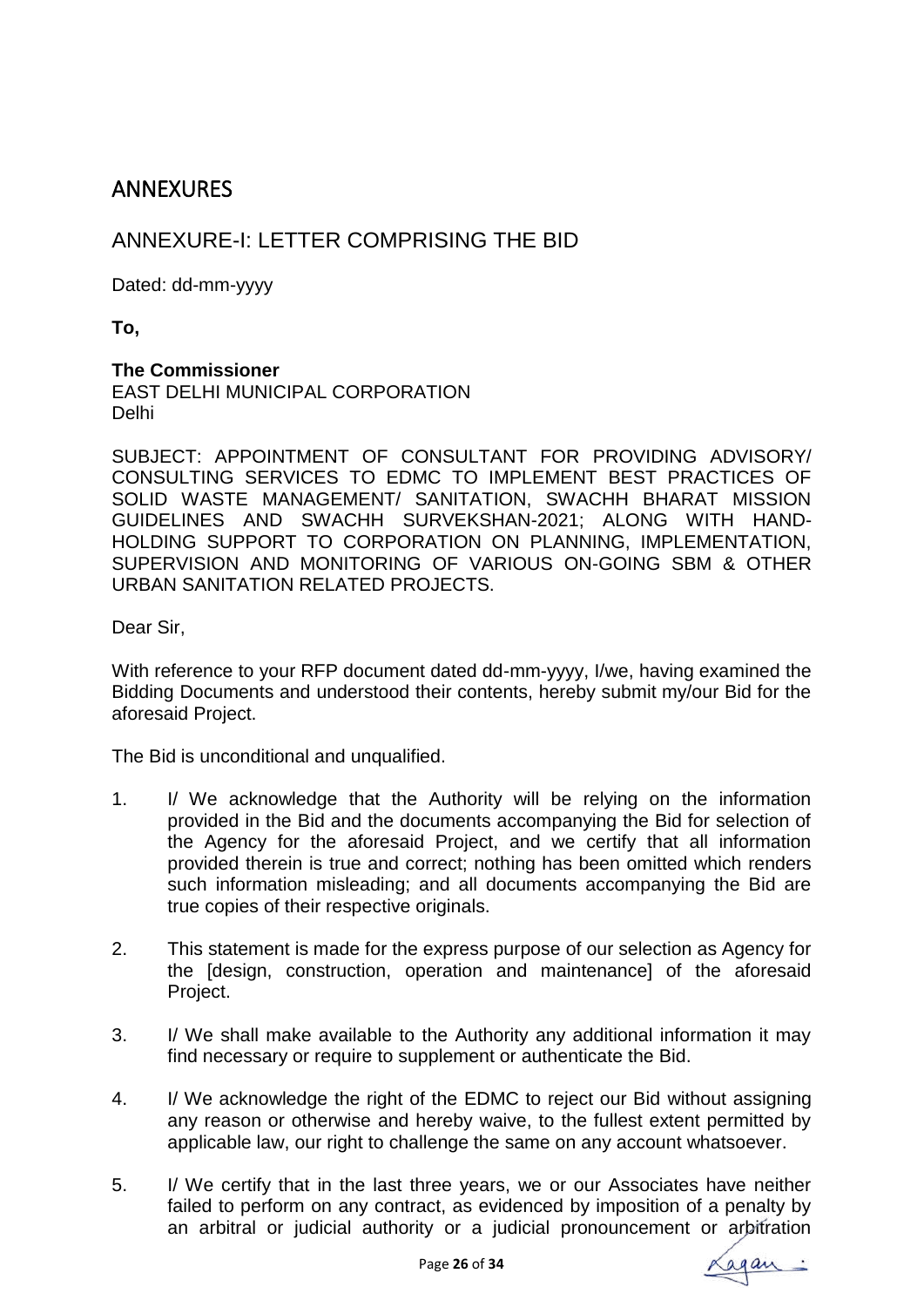award, nor been expelled from any project or contract by any public authority nor have had any contract terminated by any public authority for breach on our part.

We declare that:

- a. I/ We have examined and have no reservations to the Bidding Documents, including any Addendum issued by the EDMC; and
- b. I/ We do not have any conflict of interest in accordance with provisions in the RFP document; and
- c. I/We have not directly or indirectly or through an agent engaged or indulged in any corrupt practice, fraudulent practice, coercive practice, undesirable practice or restrictive practice, as defined in the RFP document, in respect of any tender or request for proposal issued by or any agreement entered into with the ULB or any other public sector enterprise or any government, Central or State; and
- d. I/ We hereby certify that we have taken steps to ensure that in conformity with the provisions of the RFP, no person acting for us or on our behalf has engaged or will engage in any corrupt practice, fraudulent practice, coercive practice, undesirable practice or restrictive practice; and
- e. the undertakings given by us along with the Application in response to the RFP for the Project were true and correct as on the date of making the Application and are also true and correct as on the Bid Due Date and I/we shall continue to abide by them.
- f. I/ We understand that you may cancel the Bidding Process at any time and that you are neither bound to accept any Bid that you may receive nor to invite the Bidders to
- 6. Bid for the Project, without incurring any liability to the Bidders, in accordance with the RFP document.
- 7. I/ We declare that we are not a Member of any other bidder submitting a Bid for the Project.
- 8. I/ We certify that we/ any Member of bidder and our/ their Associates have not been convicted by a Court of Law or indicted or adverse orders passed by a regulatory authority which could cast a doubt on our ability to undertake the Project or which relates to a grave offence that outrages the moral sense of the community.
- 9. I/ We further certify that in regard to matters relating to security and integrity of the country, we/ any Member of the bidder or any of our/ their Associates have not been charge-sheeted by any agency of the Government or convicted by a Court of Law.
- 10. I/ We further certify that no investigation by a regulatory authority is pending either against us or against our Associates or against our Director/ Partner/ Managers/ Employees.
- 11. I/ We undertake that in case due to any change in facts or circumstances during the Bidding Process, we are attracted by the provisions of disqualification in terms of the guidelines referred to above, we shall intimate the Authority of the same immediately.
- 12. I/ We hereby irrevocably waive any right or remedy which we may have at any stage at law or howsoever otherwise arising to challenge or question any decision taken by the Authority in connection with the selection of the Bidder, or in connection with the Bidding Process itself, in respect of the above mentioned Project and the terms and implementation thereof.

again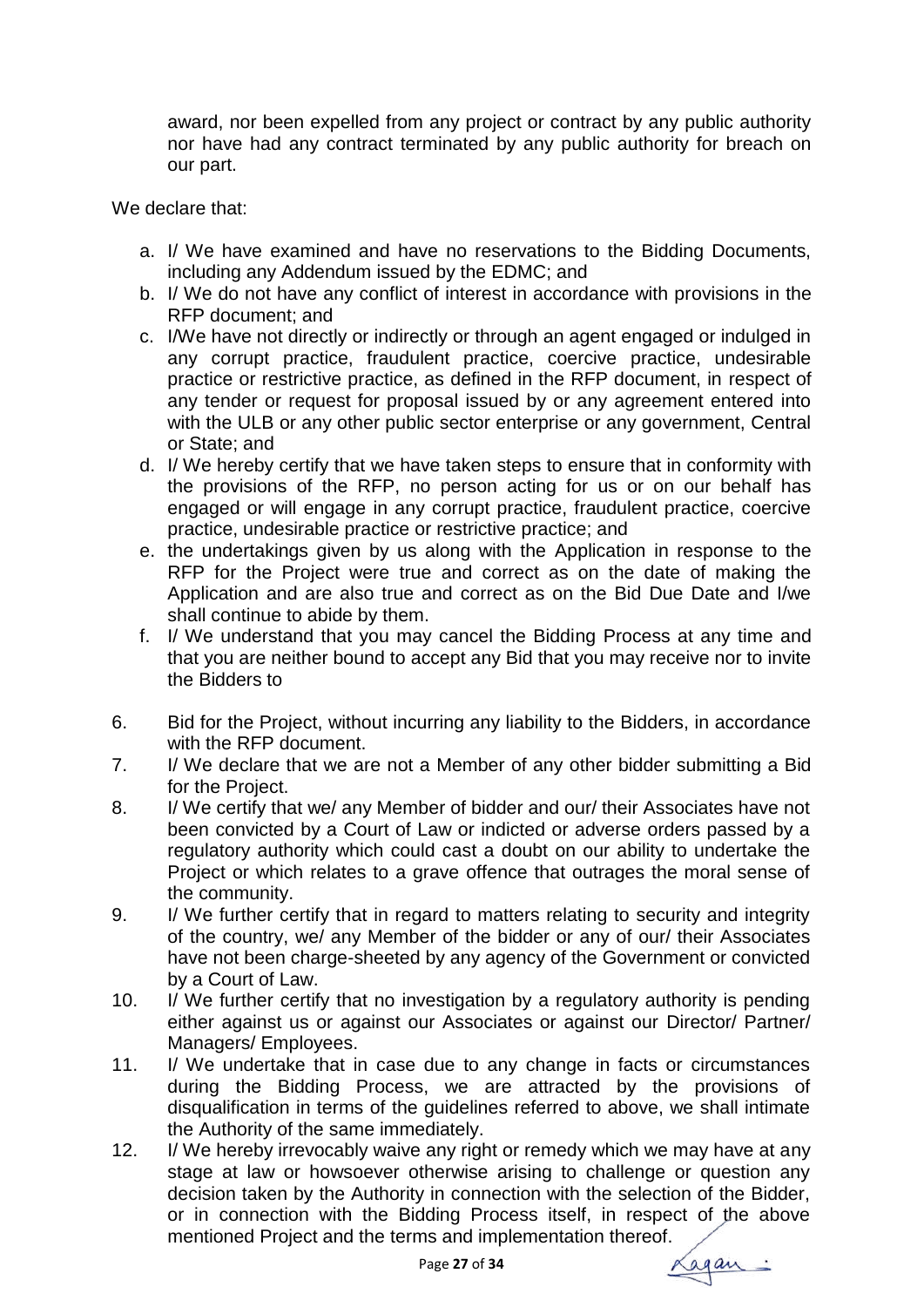- 13. In the event of my/ our being declared as the Selected Bidder, I/we agree to enter into an Agreement in accordance with the draft that has been provided to me/ us prior to the Bid Due Date. We agree not to seek any changes in the aforesaid draft and agree to abide by the same.
- 14. I/ We have studied all the Bidding Documents carefully and also surveyed the project area. We understand that except to the extent as expressly set forth in the Agreement, we shall have no claim, right or title arising out of any documents or information provided to us by the Authority or in respect of any matter arising out of or relating to the Bidding Process including the award of Concession.
- 15. I/ We offer a Bid Security of Rs……… (Rupees ……….. only) in accordance with the RFP Document.
- 16. The Bid Security in the form of a Demand Draft is attached.
- 17. I/ We agree and understand that the Bid is subject to the provisions of the Bidding Documents. In no case, I/we shall have any claim or right of whatsoever nature if the Project / Concession is not awarded to me/us or our Bid is not opened or rejected.

I/ We agree and undertake to abide by all the terms and conditions of the RFP document.

We agree and undertake to be jointly and severally liable for all the obligations of the Agency under the Agreement till occurrence of Financial Close in accordance with the Agreement.

I/ We shall keep this offer valid for 90 (Ninety) days from the Bid Due Datespecified in the RFP.

I/ We hereby submit our Bid for undertaking the aforesaid Project in accordance with the RFP Documents and the Agreement. In witness thereof, I/we submit this Bid under and in accordance with the terms of the RFP document.

Yours faithfully,

Date: Place:

> (Signature, name and designation of the Authorized signatory)

Name and seal of Bidder/Lead Member

Lagan: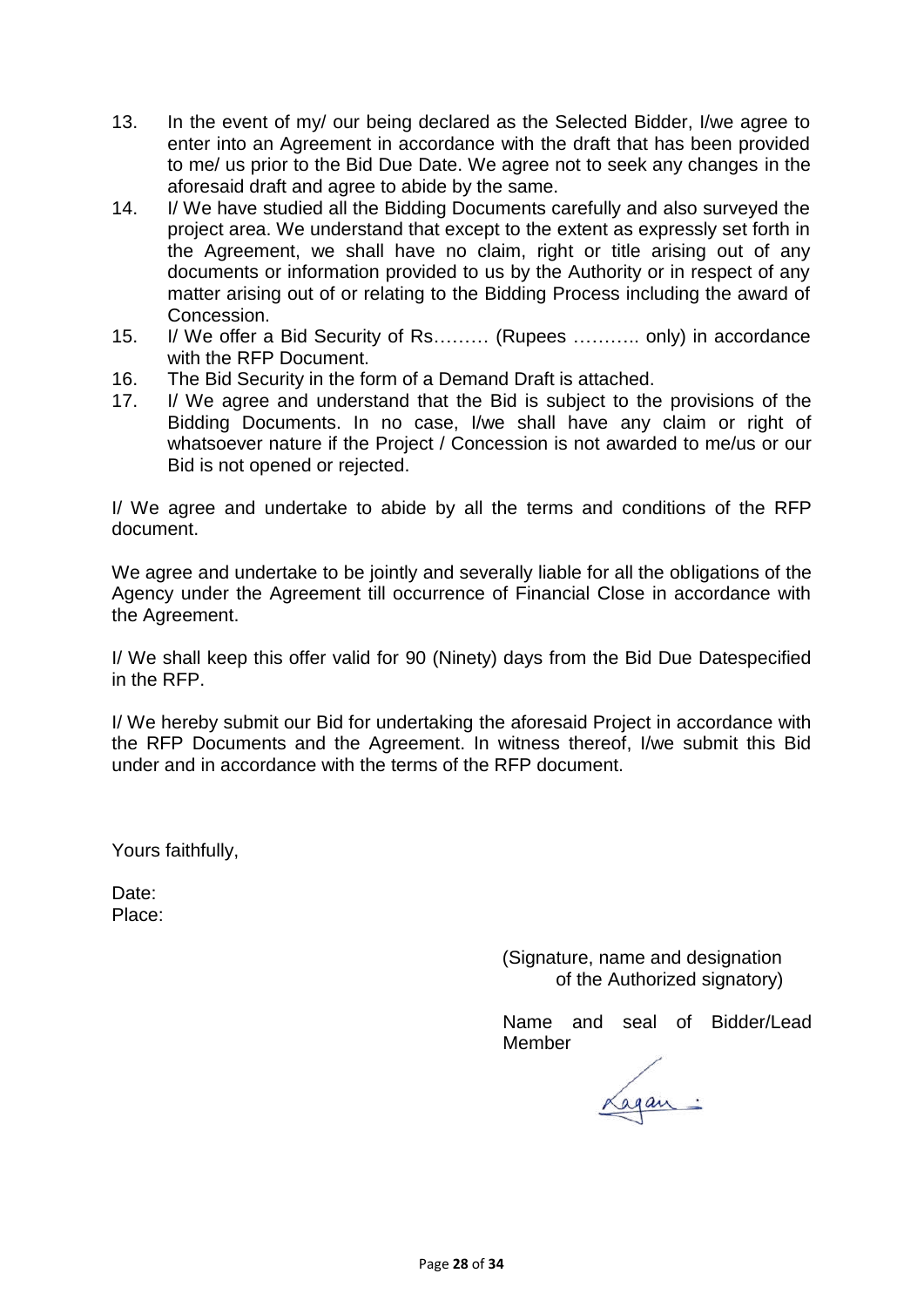### ANNEXURE-II: POWER OF ATTORNEY FOR SIGNING OF BID

Know all men by these presents, We,…………………….(name of the firmand address of the registered office) do hereby irrevocably constitute, nominate, appoint and authorize Mr./ Ms. (Name), son/daughter/wife of ……………………………… and presentlyresiding at ………………………………….., who is presently employed with us and holding theposition of ………………………….., as our true and lawful attorney (hereinafter referred to as the"Attorney") to do in our name and on our behalf, all such acts, deeds and things as are necessary or required in connection with or incidental to submission of our bid for the…………Project in responsible response to the RFP issued by East Delhi MunicipalCorporation, the……. (the "Authority") including but not limited to signing and submission of all applications, bids and other documents and writings, participate in bidders' and other conferences and providing information/ responses to the EDMC, representing us in all matters before the EDMC, signing and execution of all contracts including the Agreement and undertakings consequent to acceptance of our bid, and generally dealing with the EDMC in all matters in connection with or relating to or arising out of our bid for the said Project and/or upon award thereof to us and/or till the entering into of the Agreement with the Authority.

AND we hereby agree to ratify and confirm and do hereby ratify and confirm all acts, deeds and things done or caused to be done by our said Attorney pursuant to and in exercise of the powers conferred by this Power of Attorney and that all acts, deeds and things done by our said Attorney in exercise of the powers hereby conferred shall and shall always be deemed to have been done by us.

IN WITNESS WHEREOF WE, ………………………….., THE ABOVE NAMED PRINCIPAL HAVE EXECUTED THIS POWER OF ATTORNEY ON THIS ……………………… DAY OF…………………….. ,20......

For……………………………..

(Signature, name, designation andaddress of person Authorised byBoardResolution)

(in case of Firm/Company)/Partner in case of Partnership FirmPerson identifiedbyme/personallyappeared before me/Signed beforeme/Attested/Authenticated \*

(\*Notary to specify as applicable)

agan:

(Signature, Name and Address of theNotary) Seal of the Notary/ Registration Number of the Notary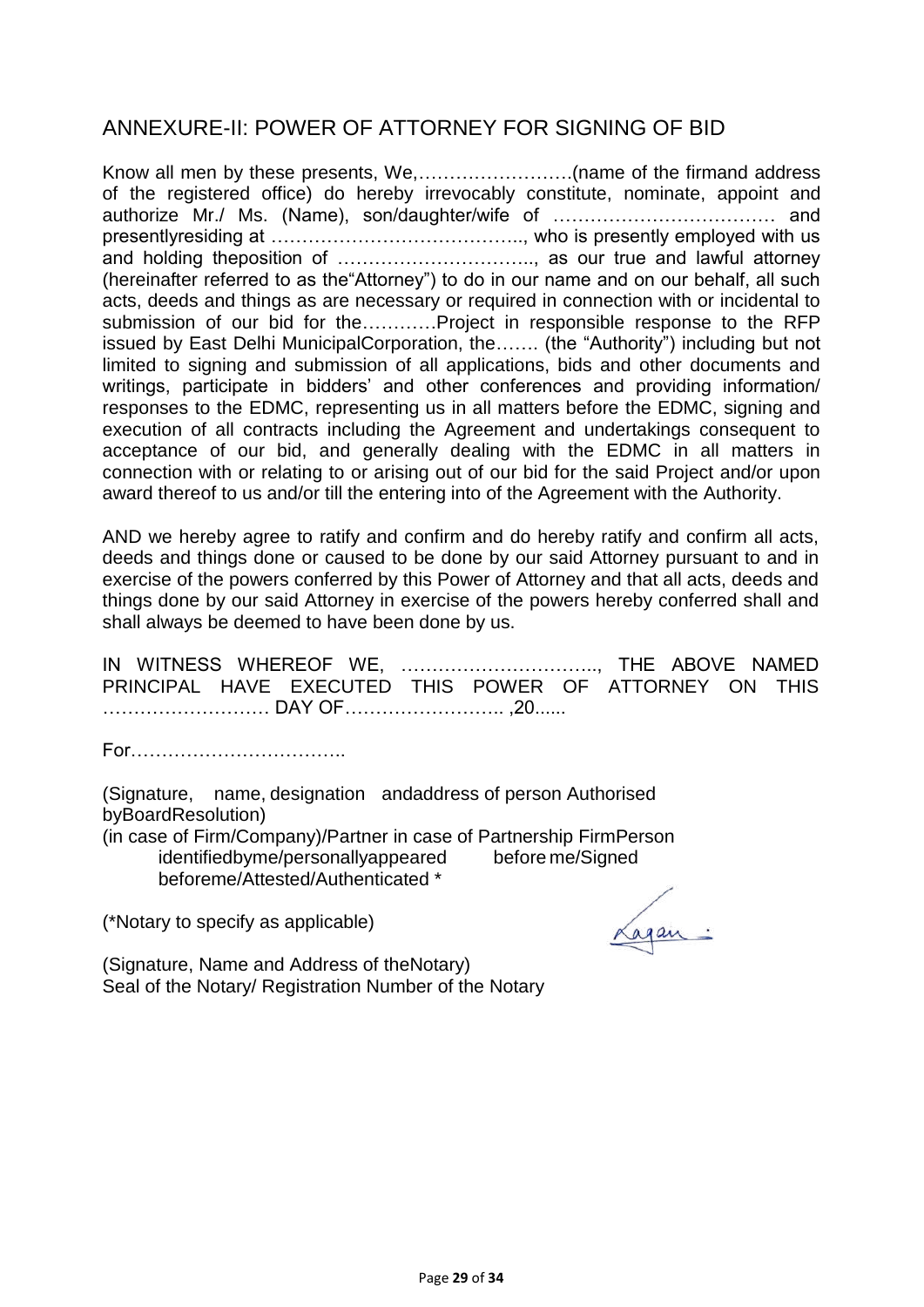# ANNEXURE-III: ANTI-COLLUSION CERTIFICATE

[To be submitted on the letter heads of the Biddersseparately]

Date:

#### To, The **Commissioner EAST DELHI MUNICIPAL CORPORATION** Delhi

SUBJECT:Engagement of consultant of Swachh Bharat Mission &SwachhSurvekshan 2021 under jurisdiction of EDMC.

Sir,

We hereby certify and confirm that in the preparation and submission of this Bid, we have not acted in concert or in collusion with any other Bidder or other person(s) and also not done any act, deed or thing which is or could be regarded as anti-competitive, restrictive or monopolistic trade practice.

We further confirm that we have not offered nor will offer any illegal gratification in cash or kind to any person or agency in connection with the instant Bid.

Dated this………Day of ….., 2020

Name of the Bidder Signature of the Authorised Person

ANNEXURE–IV: FORMATS FOR TECHNICAL PROPOSAL

Cagan: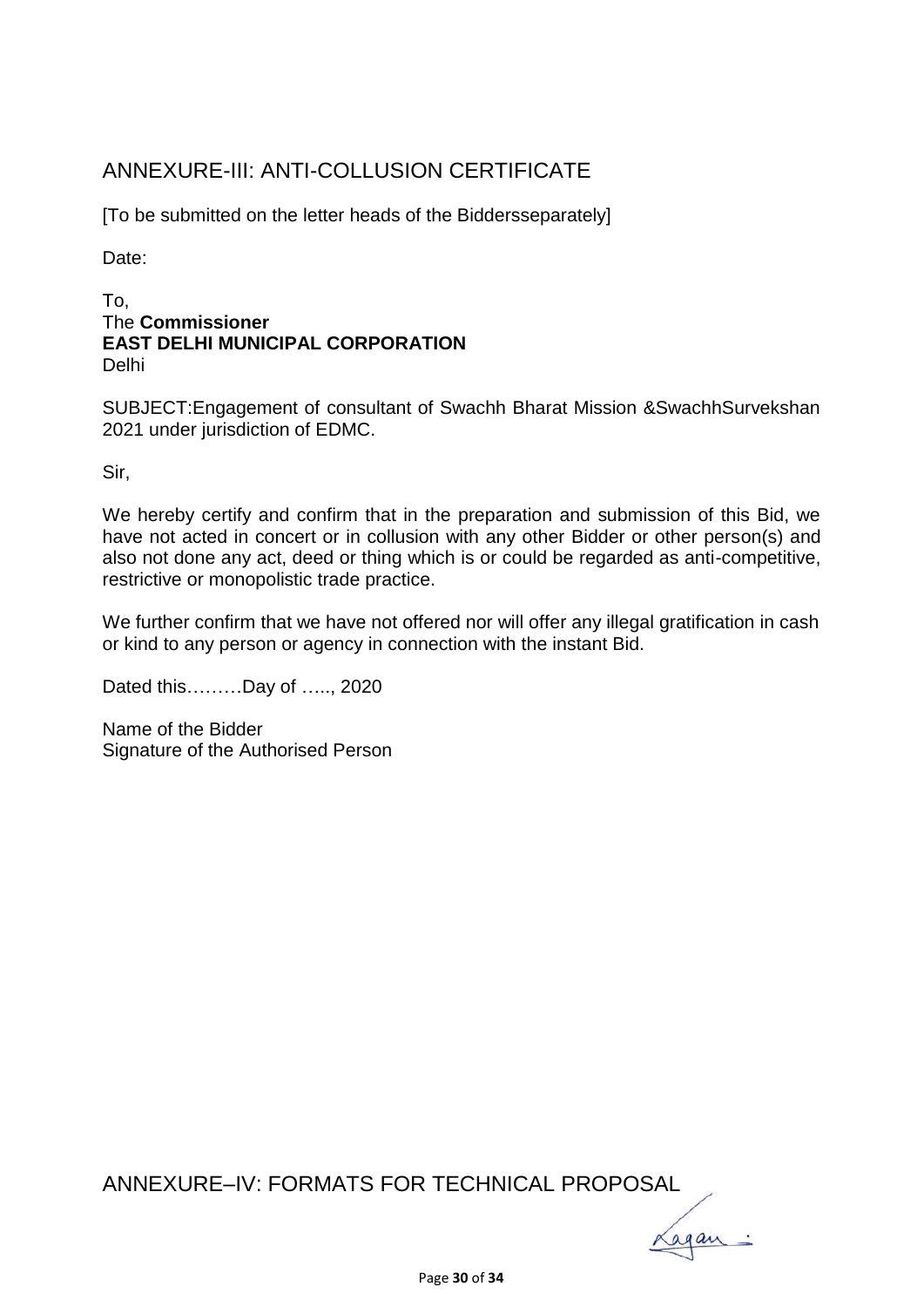In preparing the Technical Offer, Bidders are advised to review the RFP in full including the Project Information Memorandum.

Bidders are requested to undertake required reconnaissance studies and field level studies required by the Bidder to ensure that their Technical Proposal addresses the issues and meets the requirements of the project as outlined in the RFP. Bidders are open to carryout independent studies to confirm the validity of the information provided in the RFP.

The Bidder shall submit a Technical Proposal as per the requirement of RFP

Lagan: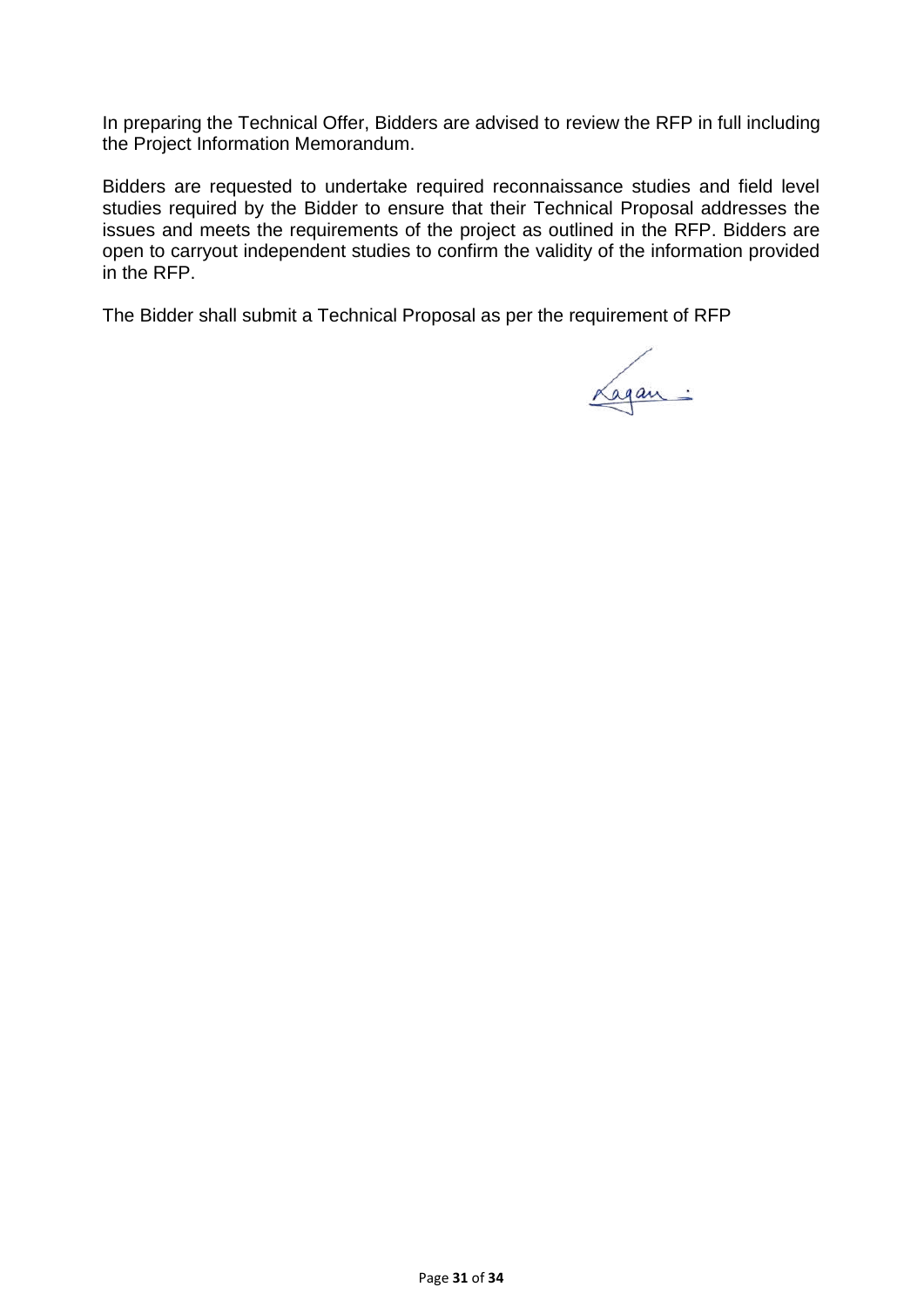# ANNEXURE–V: BASIC INFORMATION ABOUT BIDDER

| Sr.             | <b>Particular</b>                                  | <b>Please attach or fill</b> |
|-----------------|----------------------------------------------------|------------------------------|
| 1               | Name and address of the Bidder                     |                              |
| 2               | Whether individual/partnership firm/ private or    |                              |
|                 | public Itd. Company                                |                              |
| 3               | Name/Names of Owner/Partners/Directors             |                              |
| 4               | Date of Registration /<br>of<br>Incorporation      |                              |
|                 | Firm/Company                                       |                              |
| 5               | Name of the authorized person signing the tender   |                              |
|                 | and his / her designation                          |                              |
| 6               | <b>Contact Details:</b>                            |                              |
|                 | Telephone Number:                                  |                              |
|                 | Fax Number:                                        |                              |
|                 | Mobile Number:                                     |                              |
|                 | E-mail ID:                                         |                              |
| 7               | Nature of core business                            |                              |
| 8               | Name of the Bankers and their full address         |                              |
| 9               | Has the Bidder, or any partner or Directors of the |                              |
|                 | firm/company been involved in litigation during    |                              |
|                 | last10 years for non-performance                   |                              |
| 10 <sup>°</sup> | List of urban local body for which consultant has  |                              |
|                 | worked for solid waste management. Attach Work     |                              |
|                 | orders, agreement and certificates from Urban      |                              |
|                 | Local Bodies.                                      |                              |
| 11              | Any other information                              |                              |

**Signature of the Bidder**

Lagan